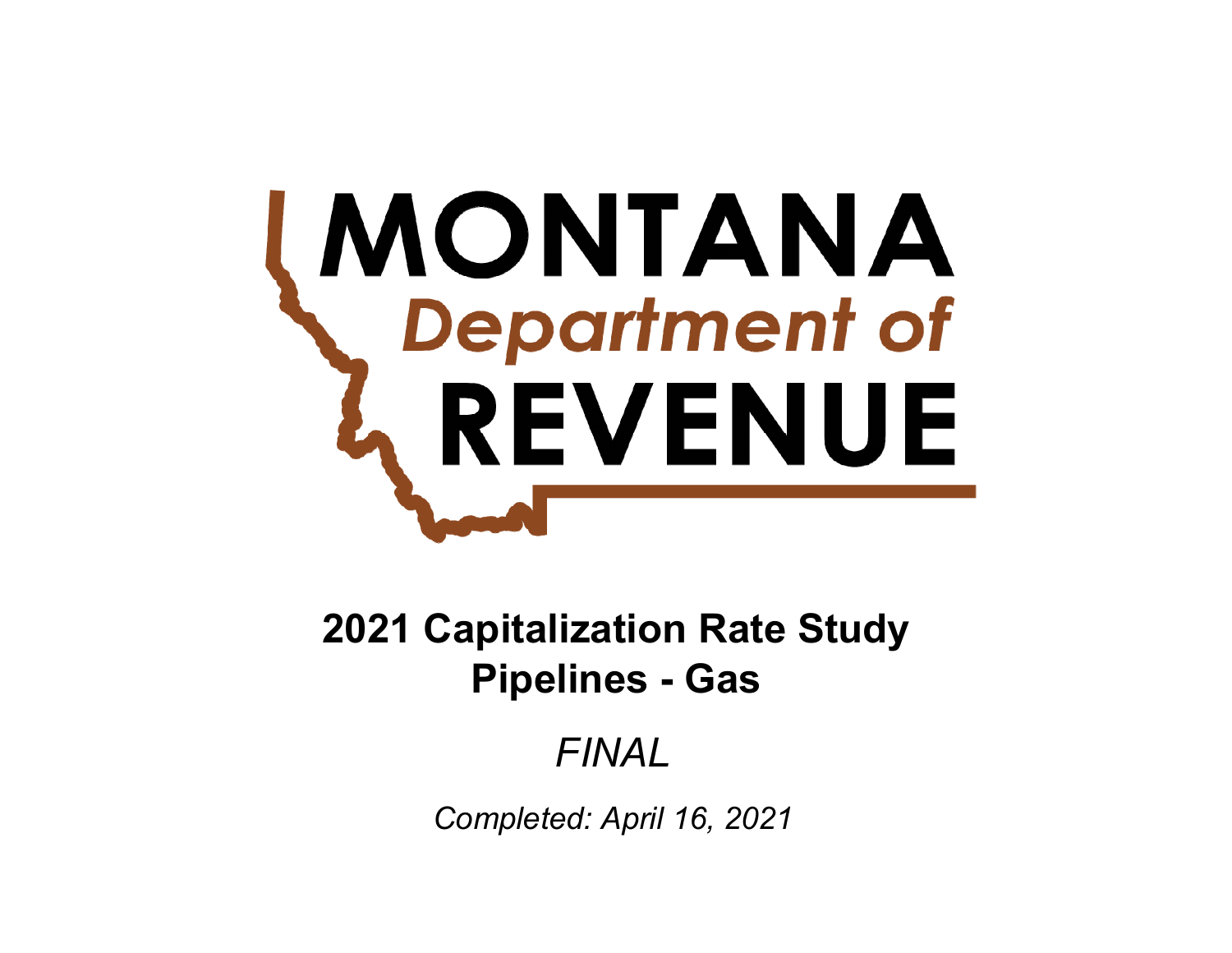# **Yield Capitalization Rate Conclusion**

**Industry: Pipelines - Gas**

**2021 Assessment Year**

| Capital Structure <sup>[1]</sup>                                       |                |           |
|------------------------------------------------------------------------|----------------|-----------|
| Equity                                                                 | 50.00%         |           |
| Debt                                                                   | 50.00%         |           |
| <b>Equity Cost of Capital</b>                                          |                | Weighting |
| Capital Asset Pricing Model - Ex Post <sup>[2]</sup>                   | 11.96%         | 35%       |
| Capital Asset Pricing Model - Ex Ante [2]                              | 9.64%          | 35%       |
| 3 Stage Dividend Discount Model - Dividends <sup>[3]</sup>             | 22.30%         | 15%       |
| 3 Stage Dividend Discount Model - Earnings <sup>[3]</sup>              | 15.90%         | 15%       |
| <b>Weighted Average</b>                                                | 13.29%         | 100%      |
| Selected Cost of Equity                                                | 13.29%         |           |
| <b>Debt Cost of Capital</b>                                            |                | Weighting |
| A - Mergent's - Avg. YTM of A Rated Corporate Bonds <sup>[4]</sup>     | 2.72%          | $0\%$     |
| Baa - Mergent's - Avg. YTM of Baa Rated Corporate Bonds <sup>[4]</sup> | 3.16%          | 0%        |
| Ba - MTDOR - Avg. YTM of Ba Rated Corporate Bonds <sup>[5]</sup>       | 6.54%          | 100%      |
| <b>Weighted Average</b>                                                | 6.54%          | 100%      |
| Selected Cost of Debt                                                  | 6.54%          |           |
|                                                                        |                |           |
| <b>Weighted Average Cost of Capital (WACC)</b>                         |                |           |
| <b>Advised to a little control</b>                                     | $\blacksquare$ |           |

| Source of             | Capital          |                        | <b>Marginal Tax</b> | <b>After-tax Cost</b> |                      |
|-----------------------|------------------|------------------------|---------------------|-----------------------|----------------------|
| Capital               | <b>Structure</b> | <b>Cost of Capital</b> | Rate                | of Capital            | <b>Weighted Cost</b> |
| Equity                | 50.00%           | 13.29%                 |                     | 13.29%                | 6.65%                |
| Debt                  | 50.00%           | 6.54%                  | 24.00%              | 4.97%                 | 2.49%                |
| <b>WACC</b>           | $100.00\%$       |                        |                     |                       | 9.13%                |
| <b>WACC (Rounded)</b> |                  |                        |                     |                       | 9.15%                |

# Notes

[1] From worksheet: Capital Structure

[2] From worksheet: Capital Asset Pricing Model Summary

[3] From worksheet: Yield Equity Summary

[4] January 2021, Mergent Bond Record

[5] Montana Department of Revenue High Yield Debt Study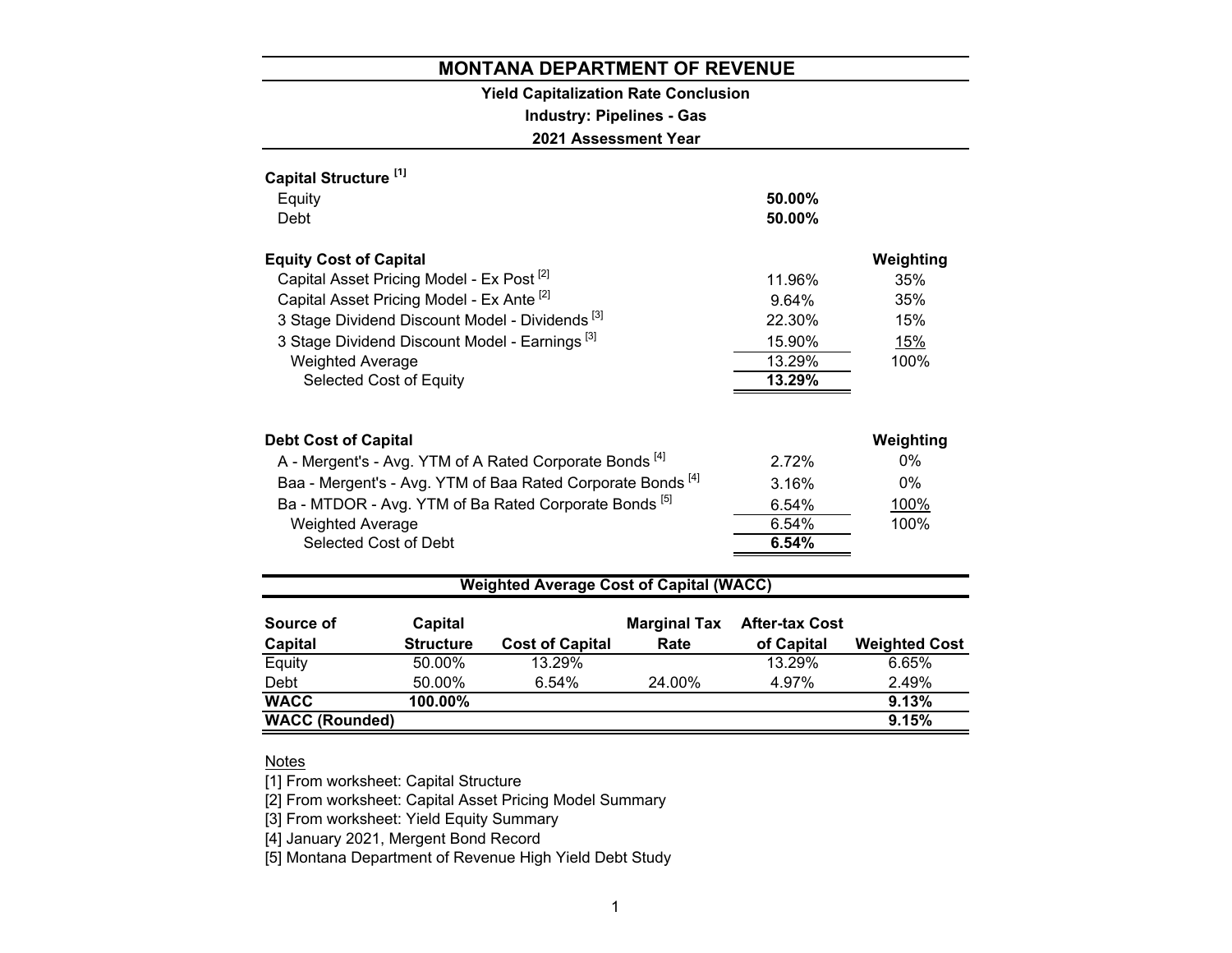# **Direct Capitalization Rate Conclusion**

# **Industry: Pipelines - Gas**

# **2021 Assessment Year**

| Capital Structure <sup>[1]</sup><br>Equity<br>Debt                         | 50.00%<br>50.00% |
|----------------------------------------------------------------------------|------------------|
| <b>Equity Capitalization Rate [2]</b><br>NOI After-tax<br><b>GCF</b>       | 10.60%<br>29.85% |
| Debt Capitalization Rate <sup>[3]</sup><br><b>Calculated Current Yield</b> | 4.70%            |

| <b>NOI After-tax Direct Capitalization Rate</b> |                             |                               |                             |                                            |                                    |  |  |  |
|-------------------------------------------------|-----------------------------|-------------------------------|-----------------------------|--------------------------------------------|------------------------------------|--|--|--|
| <b>Source of Capital</b>                        | Capital<br><b>Structure</b> | <b>Capitalization</b><br>Rate | <b>Marginal Tax</b><br>Rate | After-tax<br><b>Capitalization</b><br>Rate | Weighted<br>Capitalization<br>Rate |  |  |  |
| Equity                                          | 50.00%                      | 10.60%                        |                             | 10.60%                                     | 5.30%                              |  |  |  |
| Debt                                            | 50.00%                      | 4.70%                         | 24.00%                      | 3.57%                                      | 1.79%                              |  |  |  |
| <b>Total</b>                                    | 100.00%                     |                               |                             |                                            | 7.09%                              |  |  |  |
| <b>Total (Rounded)</b>                          |                             |                               |                             |                                            | 7.10%                              |  |  |  |

| <b>GCF Direct Capitalization Rate</b> |                             |                        |                             |                                     |                                    |  |  |  |  |
|---------------------------------------|-----------------------------|------------------------|-----------------------------|-------------------------------------|------------------------------------|--|--|--|--|
| <b>Source of Capital</b>              | Capital<br><b>Structure</b> | Capitalization<br>Rate | <b>Marginal Tax</b><br>Rate | After-tax<br>Capitalization<br>Rate | Weighted<br>Capitalization<br>Rate |  |  |  |  |
| Equity                                | 50.00%                      | 29.85%                 |                             | 29.85%                              | 14.93%                             |  |  |  |  |
| Debt                                  | 50.00%                      | 4.70%                  | 24.00%                      | 3.57%                               | 1.79%                              |  |  |  |  |
| <b>WACC</b>                           | 100.00%                     |                        |                             |                                     | 16.71%                             |  |  |  |  |
| <b>Total (Rounded)</b>                |                             |                        |                             |                                     | 16.75%                             |  |  |  |  |

Notes:

[1] From worksheet: Capital Structure

[2] From worksheet: Direct Equity Summary

[3] From worksheet: Calculated Current Yield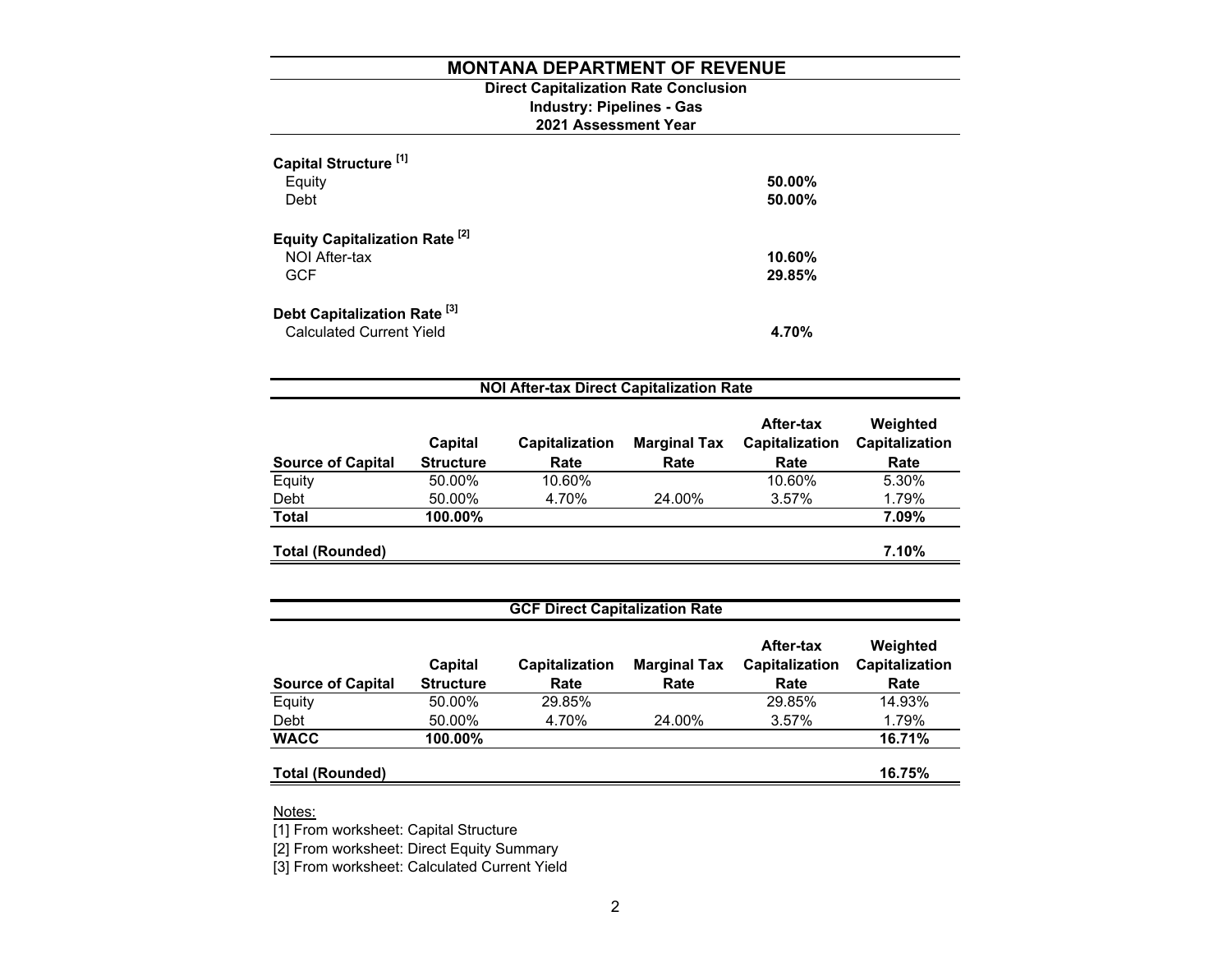# **Selection of Guideline Companies**

# **Industry: Pipelines - Gas**

# **2021 Assessment Year**

# **Screening Requirements:**

The universe of companies is all companies listed in Value Line under the Pipeline MLPs industry.

Companies were then selected using the following screening criteria:

- 1. Primarily engaged in the gathering, treating, processing, and/or transportation of natural gas and natural gas liquids.
- 2. Actively traded on an American exchange.
- 3. Incorporated as <sup>a</sup> limited partnership.
- 4. Primarily onshore operations.

5. No significant merger & acquisition activity during the year.

| Company<br><b>Ticker</b> | Transportation<br>etc. of NG &<br>NGL's | <b>Actively</b><br>traded on an<br>American<br>Exchange | Incorporated<br>as LP | Primarily<br>Onshore<br><b>Operations</b> | <b>Consider as</b><br>Potential<br>Guideline<br>Company | Not Engaged in<br><b>Material M&amp;A</b><br><b>Activity</b> | Use as<br>Guideline<br>Company | <b>Note</b> |
|--------------------------|-----------------------------------------|---------------------------------------------------------|-----------------------|-------------------------------------------|---------------------------------------------------------|--------------------------------------------------------------|--------------------------------|-------------|
| <b>BKEP</b>              |                                         |                                                         |                       |                                           |                                                         | No                                                           |                                |             |
| <b>BPMP</b>              | No                                      |                                                         |                       |                                           |                                                         |                                                              |                                |             |
| CAPL                     | No                                      |                                                         |                       |                                           |                                                         |                                                              |                                |             |
| <b>CEQP</b>              | No                                      |                                                         |                       |                                           |                                                         |                                                              |                                |             |
| CQP                      | No                                      |                                                         |                       |                                           |                                                         |                                                              |                                |             |
| <b>DCP</b>               | Yes                                     | Yes                                                     | Yes                   | Yes                                       | <b>Yes</b>                                              | Yes                                                          | <b>Yes</b>                     |             |
| <b>DKL</b>               | No                                      |                                                         |                       |                                           |                                                         |                                                              |                                |             |
| <b>ENBL</b>              | Yes                                     | Yes                                                     | Yes                   | Yes                                       | <b>Yes</b>                                              | Yes                                                          | <b>Yes</b>                     |             |
| EPD                      | Yes                                     | Yes                                                     | Yes                   | Yes                                       | <b>Yes</b>                                              | Yes                                                          | <b>Yes</b>                     |             |
| ET                       | Yes                                     | Yes                                                     | Yes                   | Yes                                       | Yes                                                     | Yes                                                          | <b>Yes</b>                     |             |
| GEL                      | No                                      |                                                         |                       |                                           |                                                         |                                                              |                                |             |
| GLP                      | No                                      |                                                         |                       |                                           |                                                         |                                                              |                                |             |
| GPP                      | No                                      |                                                         |                       |                                           |                                                         |                                                              |                                |             |
| <b>HEP</b>               | No                                      |                                                         |                       |                                           |                                                         |                                                              |                                |             |
| <b>HESM</b>              | Yes                                     | Yes                                                     | Yes                   | Yes                                       | <b>Yes</b>                                              | Yes                                                          | Yes                            |             |
| <b>MMLP</b>              | Yes                                     | Yes                                                     | Yes                   | No                                        |                                                         |                                                              |                                |             |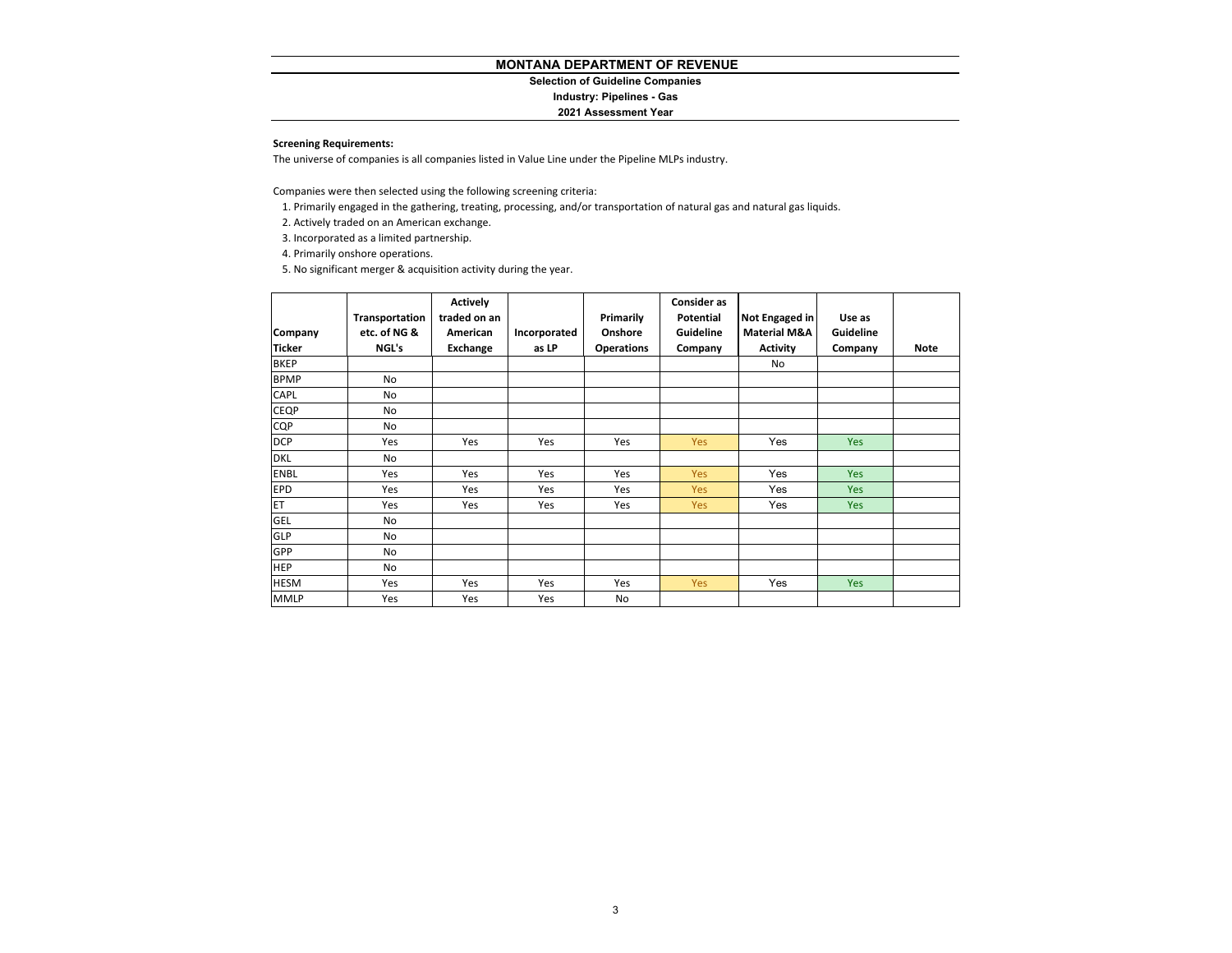# **Selection of Guideline Companies**

# **Industry: Pipelines - Gas**

# **2021 Assessment Year**

# **Screening Requirements:**

The universe of companies is all companies listed in Value Line under the Pipeline MLPs industry.

Companies were then selected using the following screening criteria:

- 1. Primarily engaged in the gathering, treating, processing, and/or transportation of natural gas and natural gas liquids.
- 2. Actively traded on an American exchange.
- 3. Incorporated as <sup>a</sup> limited partnership.
- 4. Primarily onshore operations.

5. No significant merger & acquisition activity during the year.

| Company<br><b>Ticker</b> | Transportation<br>etc. of NG &<br>NGL's | <b>Actively</b><br>traded on an<br>American<br>Exchange | Incorporated<br>as LP | Primarily<br>Onshore<br><b>Operations</b> | <b>Consider as</b><br>Potential<br>Guideline<br>Company | Not Engaged in<br><b>Material M&amp;A</b><br><b>Activity</b> | Use as<br>Guideline<br>Company | <b>Note</b> |
|--------------------------|-----------------------------------------|---------------------------------------------------------|-----------------------|-------------------------------------------|---------------------------------------------------------|--------------------------------------------------------------|--------------------------------|-------------|
| <b>MMP</b>               | No                                      |                                                         |                       |                                           |                                                         |                                                              |                                |             |
| <b>MPLX</b>              | No                                      |                                                         |                       |                                           |                                                         |                                                              |                                |             |
| <b>NBLX</b>              | No                                      |                                                         |                       |                                           |                                                         |                                                              |                                |             |
| <b>NGL</b>               | Yes                                     | Yes                                                     | Yes                   | Yes                                       | Yes                                                     | Yes                                                          | No                             | $[1]$       |
| <b>NS</b>                | No                                      |                                                         |                       |                                           |                                                         |                                                              |                                |             |
| OMP                      | No                                      |                                                         |                       |                                           |                                                         |                                                              |                                |             |
| PAA                      | No                                      |                                                         |                       |                                           |                                                         |                                                              |                                |             |
| PAGP                     | <b>No</b>                               |                                                         |                       |                                           |                                                         |                                                              |                                |             |
| <b>PBFX</b>              | No                                      |                                                         |                       |                                           |                                                         |                                                              |                                |             |
| <b>PSXP</b>              | No                                      |                                                         |                       |                                           |                                                         |                                                              |                                |             |
| <b>RTLR</b>              | No                                      |                                                         |                       |                                           |                                                         |                                                              |                                |             |
| <b>SHLX</b>              | <b>No</b>                               |                                                         |                       |                                           |                                                         |                                                              |                                |             |
| SMLP                     | Yes                                     | Yes                                                     | Yes                   | Yes                                       | <b>Yes</b>                                              | Yes                                                          | Yes                            |             |
| SPH                      | No                                      |                                                         |                       |                                           |                                                         |                                                              |                                |             |
| SRLP                     | <b>No</b>                               |                                                         |                       |                                           |                                                         |                                                              |                                |             |
| <b>TCP</b>               | Yes                                     | Yes                                                     | Yes                   | Yes                                       | Yes                                                     | <b>No</b>                                                    | <b>No</b>                      | $[2]$       |
| <b>WES</b>               | Yes                                     | Yes                                                     | Yes                   | Yes                                       | <b>Yes</b>                                              | Yes                                                          | <b>Yes</b>                     |             |

[1] 10-K data indicates that the NG and NGL segment is not sufficiently impactful to the overall financial performance of the company. [2] In October of 2020, TCP received non-binding offer from TC Energy Corporation to acquire all of the outstanding common units of TCP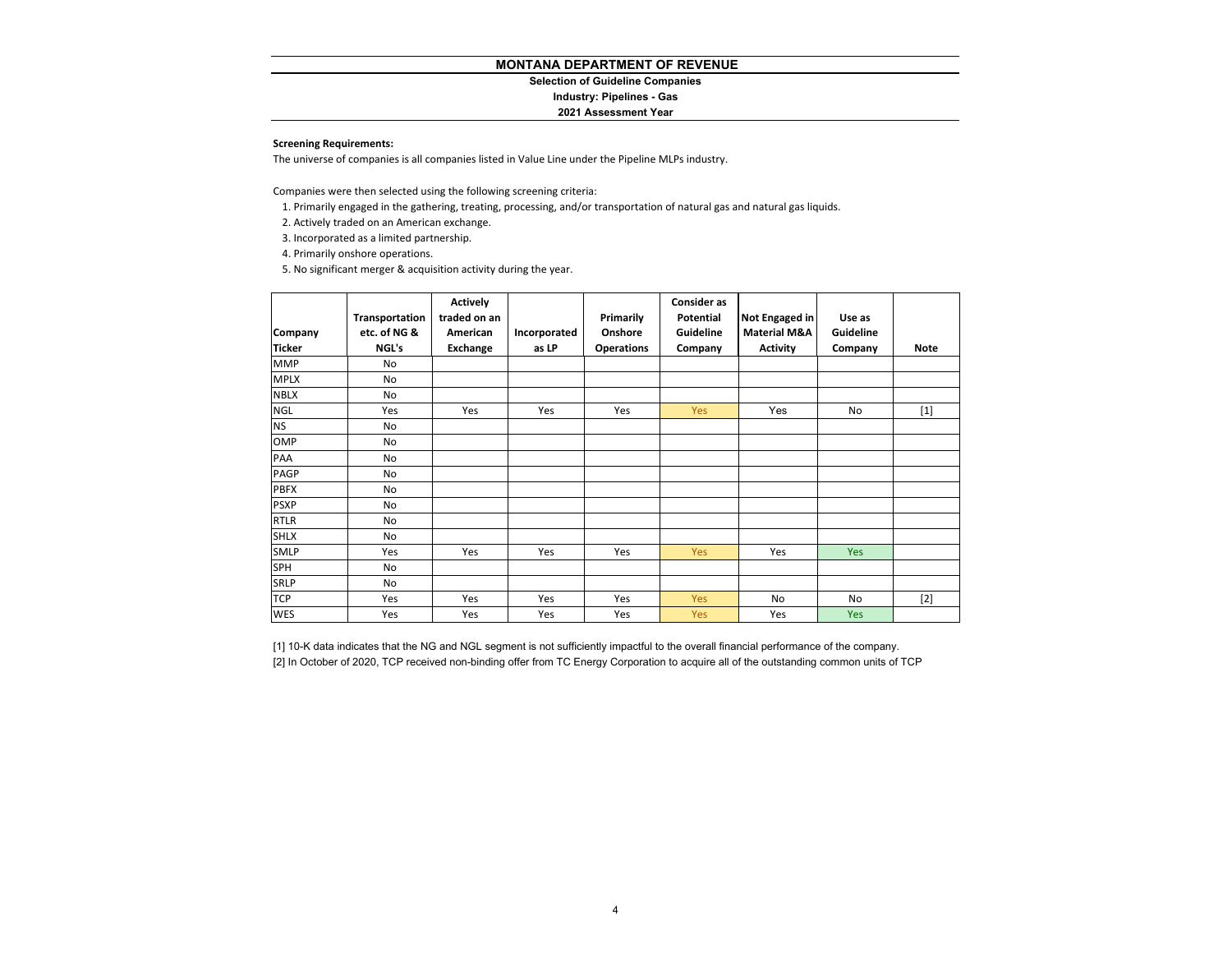# **Support for Capital Structure Industry: Pipelines - Gas 2021 Assessment Year**

*(\$ and Shares Outstanding In Millions, Except Per Share Amounts)*

| А                    | в                            | C              | D                | Е                      | Е                                         | G                | H                   |                  | J                  | ĸ                                                   |          | м         | N         |
|----------------------|------------------------------|----------------|------------------|------------------------|-------------------------------------------|------------------|---------------------|------------------|--------------------|-----------------------------------------------------|----------|-----------|-----------|
|                      |                              | Industry       | <b>Financial</b> | <b>Shares</b>          | End of<br>Year<br>Closing<br><b>Stock</b> | <b>MV Common</b> | <b>MV Preferred</b> | <b>MV Long</b>   | PV of<br>Operating | <b>Total Common,</b><br>Preferred, LT<br>Debt, & Op |          | %         | % Debt &  |
| <b>Ticker</b>        | Company                      | Group          |                  | Strength   Outstanding | Price                                     | <b>Stock</b>     | <b>Stock</b>        | <b>Term Debt</b> | Leases             | Leases                                              | % Common | Preferred | Op Leases |
|                      |                              | Value Line     | Value Line       | $10-K$                 | Yahoo                                     | <b>ExF</b>       | $10-K$              | $10-K$           | $10-K$             | $G+H+H+J$                                           | G/K      | H/K       | $(l+J)/K$ |
|                      |                              |                |                  |                        |                                           |                  | Note [1]            | Note [2]         |                    |                                                     |          |           |           |
| <b>DCP</b>           | <b>DCP Midstream LP</b>      | <b>PIPEMLP</b> | $C++$            | 208                    | 18.18                                     | 3,788            | 751                 | 5,927            | 100                | 10,566                                              | 36%      | 7%        | 57%       |
| <b>ENBL</b>          | Enable Midstream Part.       | <b>PIPEMLP</b> | $C++$            | 436                    | 5.12                                      | 2,228            | 362                 | 3,962            | 28                 | 6,580                                               | 34%      | 6%        | 61%       |
| <b>EPD</b>           | <b>Enterprise Products</b>   | <b>PIPEMLP</b> | IB+              | 2,182                  | 19.16                                     | 41,823           | 0                   | 35,000           | 349                | 77,172                                              | 54%      | 0%        | 46%       |
| ET.                  | <b>Energy Transfer LP</b>    | <b>PIPEMLP</b> | IB+              | 2,702                  | 6.04                                      | 16,322           |                     | 56,210           | 890                | 73,422                                              | 22%      | 0%        | 78%       |
| <b>HESM</b>          | Hess Midstream Partners LP   | <b>PIPEMLP</b> | C                | 18                     | 19.17                                     | 346              |                     | 1,991            |                    | 2,338                                               | 15%      | 0%        | 85%       |
| <b>SMLP</b>          | Summit Midstream Partners LP | <b>PIPEMLP</b> | C                | 6                      | 12.49                                     | 76               | 174                 | 1,241            | 5                  | 1,497                                               | 5%       | 12%       | 83%       |
| <b>WES</b>           | Western Midstream Part.      | PIPEMLP        | $C++$            | 414                    | 13.54                                     | 5,602            |                     | 8,290            | 39                 | 13,931                                              | 40%      | 0%        | 60%       |
| <b>All Companies</b> |                              |                |                  |                        |                                           | 70,186           | 1,287               | 112,621          | 1,412              | 185,506                                             | 38%      | 1%        | 61%       |
| Average              |                              |                |                  |                        |                                           |                  |                     |                  |                    |                                                     | 29%      | 3%        | 67%       |
| Median               |                              |                |                  |                        |                                           |                  |                     |                  |                    |                                                     | 34%      | 0%        | 61%       |
|                      | <b>Trimmed Average</b>       |                |                  |                        |                                           |                  |                     |                  |                    |                                                     | 29%      | 3%        | 68%       |
| High                 |                              |                |                  |                        |                                           |                  |                     |                  |                    |                                                     | 54%      | 12%       | 85%       |
| Low                  |                              |                |                  |                        |                                           |                  |                     |                  |                    |                                                     | 5%       | 0%        | 46%       |
| <b>Selected</b>      |                              |                |                  |                        |                                           |                  |                     |                  |                    |                                                     | 50%      |           | 50%       |

| Notes:                                                                   |                |     | Median |     |  |
|--------------------------------------------------------------------------|----------------|-----|--------|-----|--|
| [1] Market value of preferred stock assumed to equal book value          | Current Yeaı   | 34% | 0%     | 61% |  |
| [2] Market value of debt is fair value of long term debt from 10-K notes | Prior Year     | 48% | 2%     | 45% |  |
|                                                                          | 2 Years Prior  | 52% | 0%     | 46% |  |
| MCA 15-1-210, rationale for changes to guideline companies:              | 3 Year Average | 44% |        | 51% |  |

2021 - Added ET & WES.

Removed CNXM & EQM because they're no longer listed in the Value Line MLP industry. Removed TCP due to M&A activity.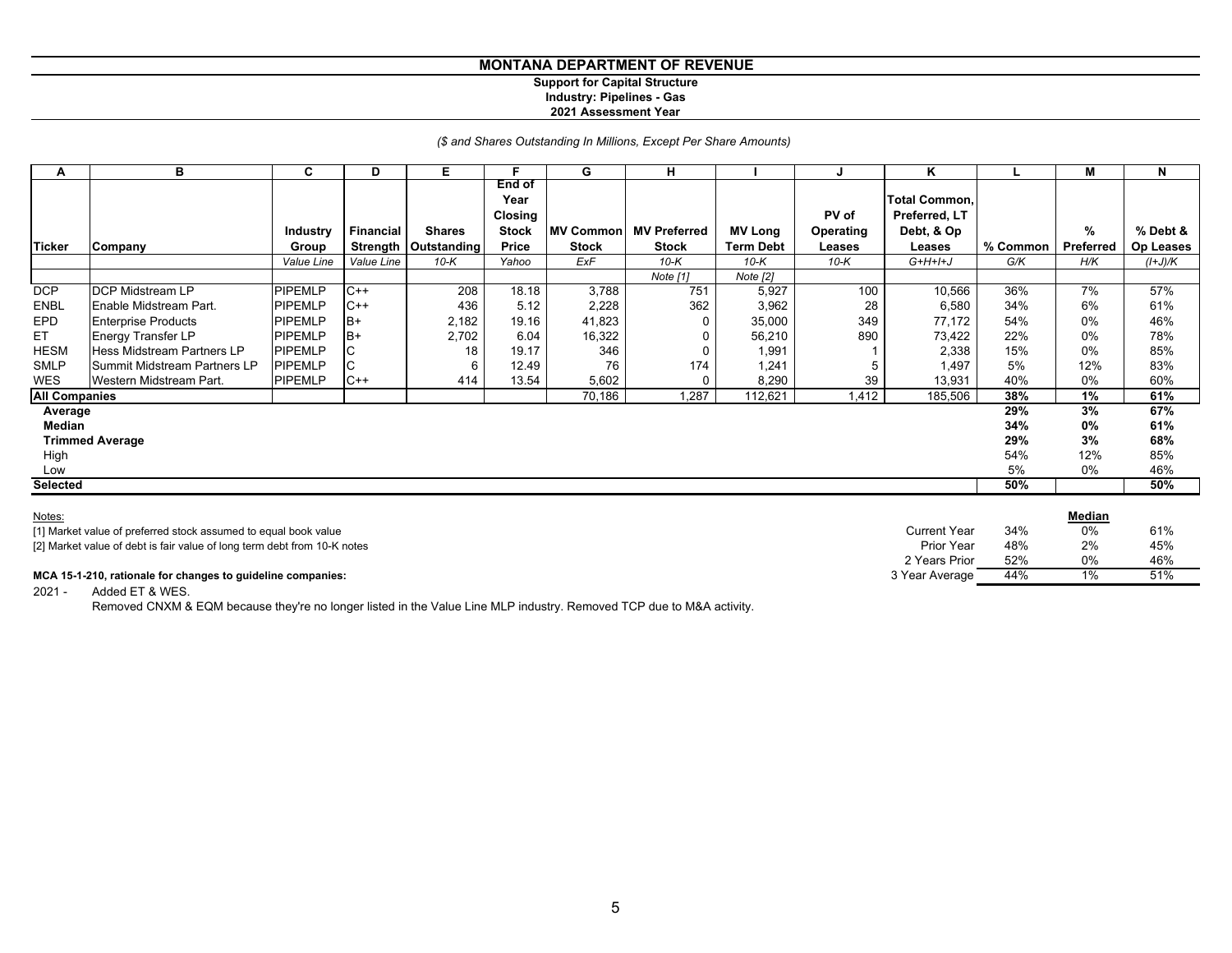# **Industry: Pipelines - Gas Capital Asset Pricing Model (CAPM)**

# **2021 Assessment Year**

# *k <sup>e</sup>= R <sup>f</sup><sup>+</sup>β x ERP*

|                |                                   | Ex Post | Ex Ante |
|----------------|-----------------------------------|---------|---------|
| $K_{\alpha}$ = | Cost of Equity                    | 11.96%  | 9.64%   |
| $R_f =$        | <b>Risk Free Rate</b>             | 1.45%   | 1.45%   |
| $\beta =$      | Beta                              | 1.45    | 1.45    |
| $ERP =$        | Equity Risk Premium $(R_m - R_f)$ | 7.25%   | 5.65%   |
| $R_m =$        | Market Rate of Return             | 8.70%   | 7.10%   |

# **Risk Free Rate Measures (Rf):**

| The Value Line Investment Survey: Selection & Opinion <sup>[1]</sup>                                                                                                                                                            |       |
|---------------------------------------------------------------------------------------------------------------------------------------------------------------------------------------------------------------------------------|-------|
| January 1, 2021 Page 701                                                                                                                                                                                                        |       |
| Selected Yields on Taxable U.S. Treasury Securities as of 12/21/20                                                                                                                                                              |       |
| $10$ -year                                                                                                                                                                                                                      | 0.95% |
| $30$ -year                                                                                                                                                                                                                      | 1.68% |
| Federal Reserve Statistical Release <sup>[2]</sup> and U.S. Department of the Treasury, Daily Treasury Yield Curve Rates <sup>[3]</sup><br>U.S. government securities, Treasury constant maturities, Nominal, December 31, 2020 |       |
| 10-year                                                                                                                                                                                                                         | 0.93% |
| $20$ -year                                                                                                                                                                                                                      | 1.45% |
| 30-year                                                                                                                                                                                                                         | 1.65% |
| <b>Risk Free Rate Selected</b>                                                                                                                                                                                                  | 1.45% |

## <u>Notes</u>

[1] "Value Line Selection & Opinion", Value Line (January 3, 2020)

[2] https://www.federalreserve.gov/datadownload/Choose.aspx?rel=H.15

[3] https://www.treasury.gov/resource-center/data-chart-center/interest-rates/

# **Ex Post - Equity Risk Premium Measures (ERP = Rm - Rf)**

| Duff & Phelps, 2021 Cost of Capital Navigator |                 |             |       |       |            |
|-----------------------------------------------|-----------------|-------------|-------|-------|------------|
|                                               |                 | $R_m^{[4]}$ | $R_m$ | $R_f$ | <b>ERP</b> |
| ERP "Historical" - Ex Post                    | Arithmetic Avg. | 8.70%       | 8.70% | 1.45% | 7.25%      |
| ERP "Supply-side" - Ex Post                   | Arithmetic Avg. | 7.45%       | 7.45% | 1.45% | 6.00%      |
| <b>Ex Post Equity Risk Premium Selected</b>   |                 | 8.70%       |       | 1.45% | 7.25%      |
|                                               |                 |             |       |       |            |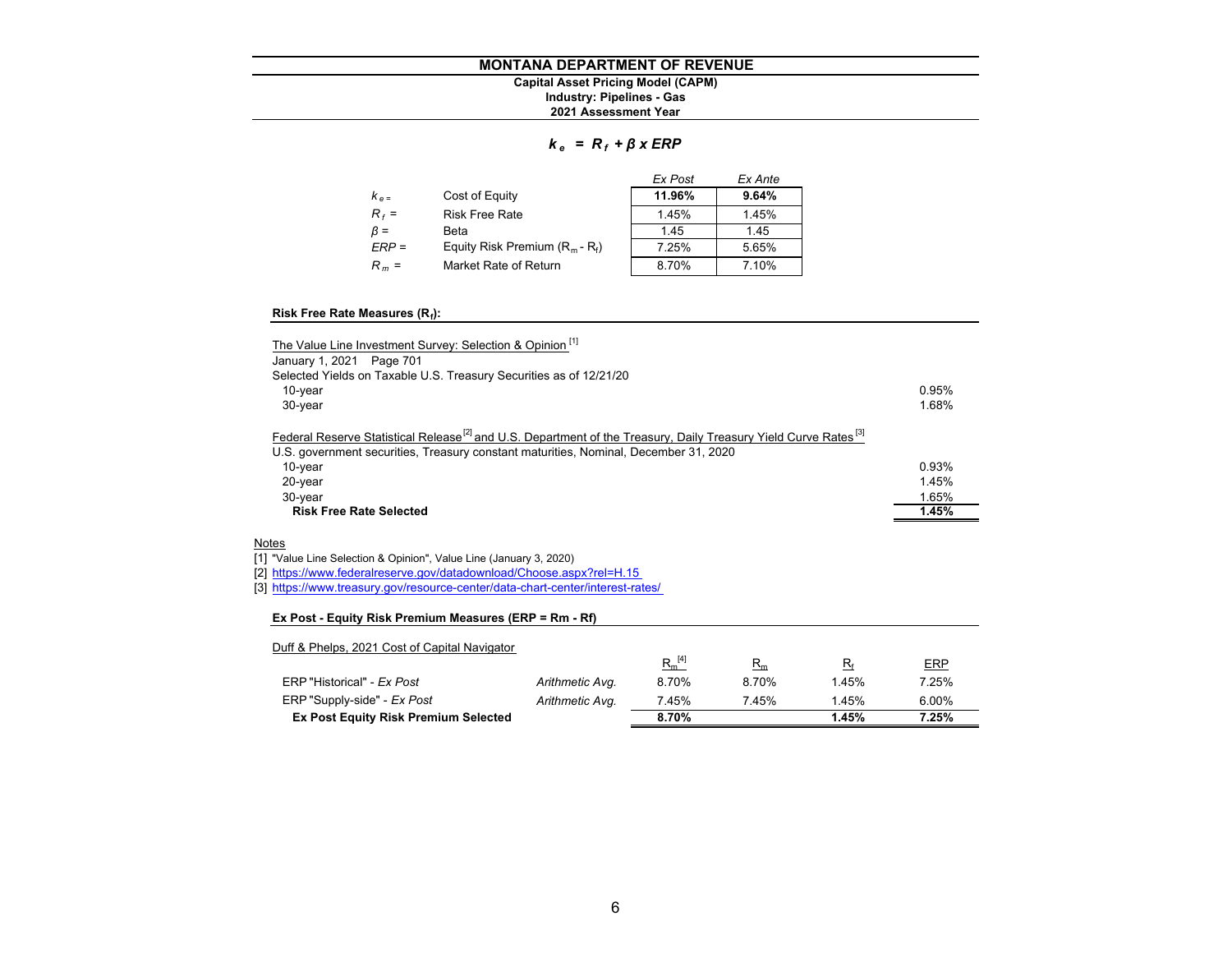# **Capital Asset Pricing Model (CAPM)**

**2021 Assessment Year Industry: Pipelines - Gas**

# *k <sup>e</sup>= R <sup>f</sup><sup>+</sup>β x ERP*

| Ex Ante - Equity Risk Premium Measures (ERP = Rm - Rf) |  |  |
|--------------------------------------------------------|--|--|

| <b>Equity Risk Premium Selected</b>                       | 7.10%       |       | 1.45%       | 5.65%      |
|-----------------------------------------------------------|-------------|-------|-------------|------------|
| Low                                                       | 6.17%       | 5.65% |             | 4.72%      |
| <b>High</b>                                               | 7.44%       | 8.00% |             | 5.99%      |
| Median                                                    | 6.39%       | 6.66% |             | 5.22%      |
| <b>Average</b>                                            | 6.67%       | 6.74% |             | 5.29%      |
|                                                           | $R_m^{[4]}$ | $R_m$ | $R_{\rm f}$ | ERP        |
| Implied Premium (FCFE with sustainable payout) - Ex Ante  | 6.39%       | 5.87% | 0.93%       | 4.94%      |
| Implied Premium (FCFE) - Ex Ante                          | 6.17%       | 5.65% | 0.93%       | 4.72%      |
|                                                           | $R_m^{[4]}$ | $R_m$ | $R_{\rm f}$ | <b>ERP</b> |
| Damodaran Implied ERP (Jan 5, 2021)                       |             |       |             |            |
| ERP "Conditional" - Ex Ante                               |             | 8.00% | 2.50%       | 5.50%      |
|                                                           | $R_m^{[4]}$ | $R_m$ | $R_{\rm f}$ | ERP        |
| Duff & Phelps, 2021 Cost of Capital Navigator             |             |       |             |            |
| ERP - Ex Ante                                             | 7.44%       | 7.44% | 1.45%       | 5.99%      |
| DOR 3 Stage Dividend Growth Model, S & P 500, See Exhibit | $R_m^{[4]}$ | $R_m$ | $R_{\rm f}$ | <b>ERP</b> |

<u>Notes</u><br>[4] R<sub>m</sub> estimated using selected Risk Free Rate (R<sub>t</sub>)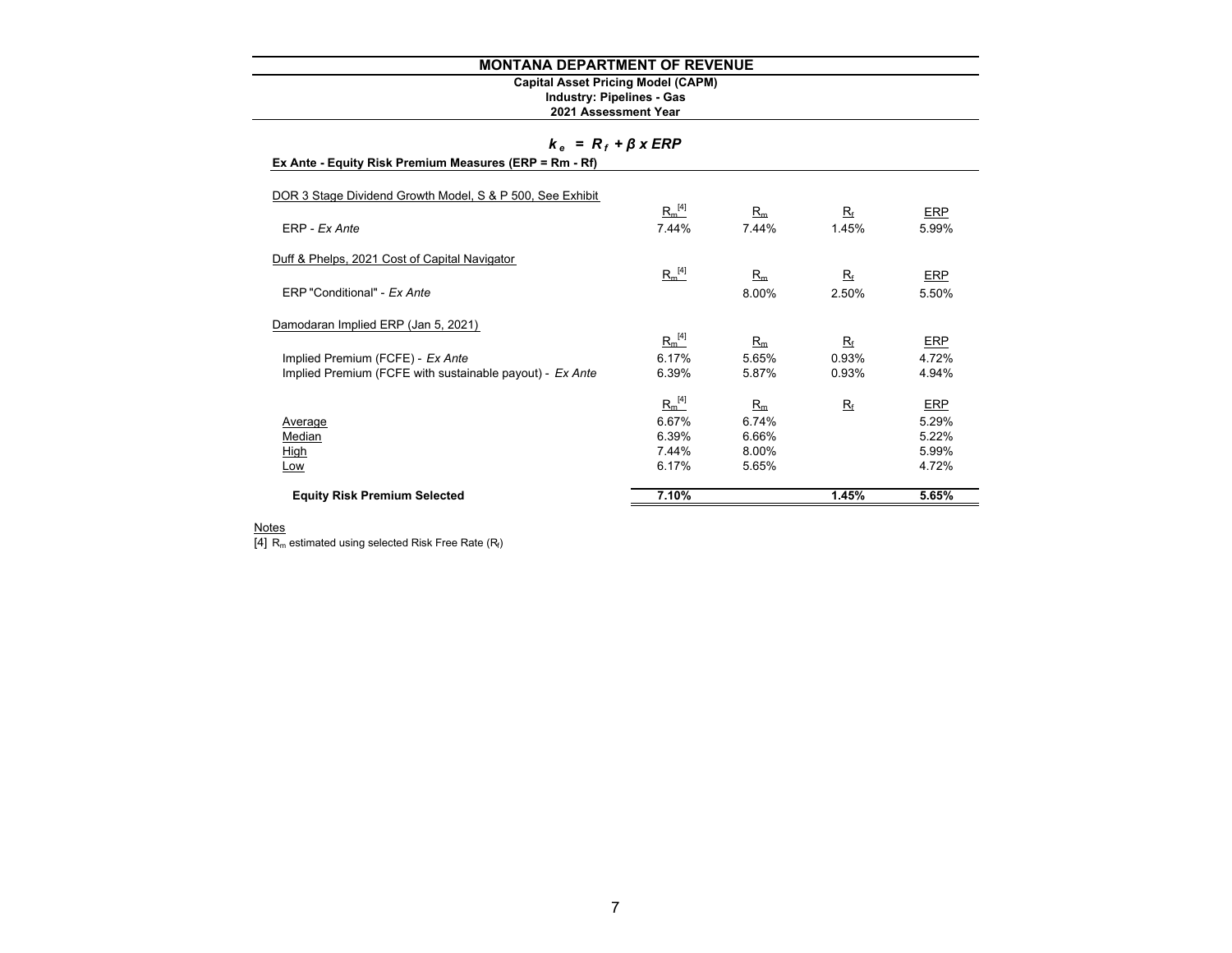**2021 Assessment Year Industry: Pipelines - Gas Support for Beta Selection in CAPM**

| A                      | в                            | C               | D                | Е           |
|------------------------|------------------------------|-----------------|------------------|-------------|
|                        |                              | <b>Industry</b> | <b>Financial</b> |             |
| <b>Ticker</b>          | Company                      | Group           | <b>Strength</b>  | <b>Beta</b> |
|                        |                              | Value Line      | Value Line       | Value Line  |
| <b>DCP</b>             | DCP Midstream LP             | <b>PIPEMLP</b>  | $C++$            | 1.60        |
| <b>ENBL</b>            | Enable Midstream Part.       | <b>PIPEMLP</b>  | $C++$            | 1.90        |
| <b>EPD</b>             | <b>Enterprise Products</b>   | <b>PIPEMLP</b>  | B+               | 1.10        |
| EТ                     | <b>Energy Transfer LP</b>    | <b>PIPEMLP</b>  | B+               | 1.30        |
| <b>HESM</b>            | Hess Midstream Partners LP   | <b>PIPEMLP</b>  | С                | 1.10        |
| <b>SMLP</b>            | Summit Midstream Partners LP | <b>PIPEMLP</b>  | С                | 1.75        |
| <b>WES</b>             | Western Midstream Part.      | <b>PIPEMLP</b>  | C++              | 1.40        |
| Average                |                              |                 |                  | 1.45        |
| <b>Median</b>          |                              |                 |                  | 1.40        |
| <b>Trimmed Average</b> |                              |                 |                  | 1.43        |
| High                   |                              |                 |                  | 1.90        |
| Low                    |                              |                 |                  | 1.10        |
| <b>Selected</b>        |                              |                 |                  | 1.45        |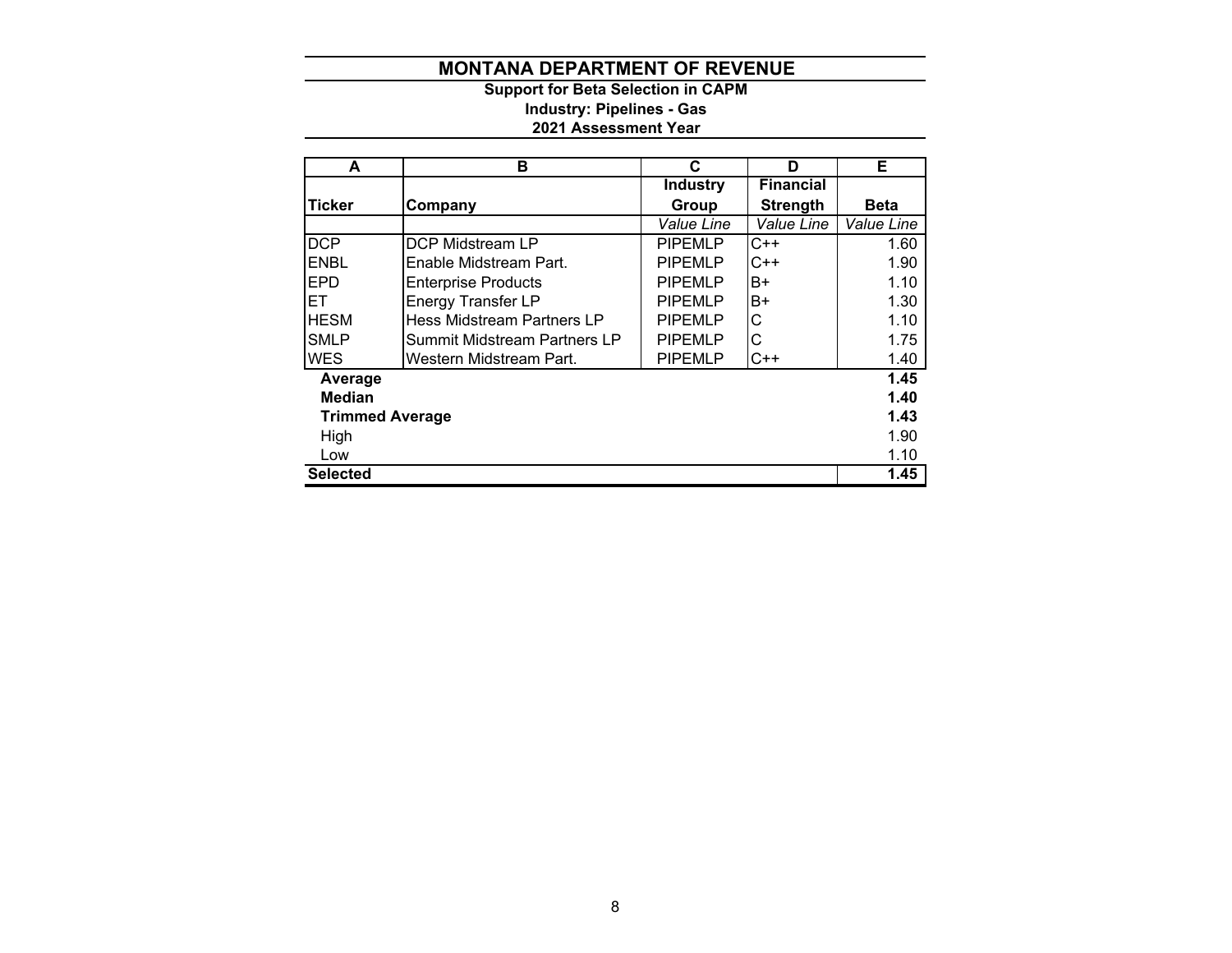# **Inflation & Real GrowthIndustry: Pipelines - Gas**

# **2021 Assessment Year**

|                                                   |                           |                             |                          | <b>Nominal Growth</b> |       |
|---------------------------------------------------|---------------------------|-----------------------------|--------------------------|-----------------------|-------|
| А                                                 | в                         | C                           | D                        | Е                     | F     |
| <b>Source Description</b>                         | <b>Inflation</b><br>(CPI) | <b>Real Growth</b><br>(GDP) | <b>Nominal</b><br>Growth | Low                   | High  |
| Livingston Survey <sup>[1]</sup>                  | 2.19%                     | 2.21%                       | 4.40%                    |                       |       |
| Survey of Professional Forecasters <sup>[2]</sup> | 2.24%                     | 2.27%                       | 4.51%                    |                       |       |
| Congressional Budget Office <sup>[3]</sup>        | 1.90%                     | 3.70%                       | 5.60%                    |                       |       |
| Average                                           | 2.11%                     | 2.73%                       | 4.84%                    |                       |       |
| Median                                            | 2.19%                     | 2.27%                       | 4.46%                    |                       |       |
| High                                              | 2.24%                     | 3.70%                       | 5.94%                    |                       |       |
| Low                                               | 1.90%                     | 2.21%                       | 4.11%                    |                       |       |
| <b>Selected</b>                                   | 2.00%                     | 2.50%                       | 4.50%                    | 4.11%                 | 5.94% |

| <b>Inflationary Trend Factors</b> |                  |                                              |                                      |                                   |                                              |                                       |
|-----------------------------------|------------------|----------------------------------------------|--------------------------------------|-----------------------------------|----------------------------------------------|---------------------------------------|
| Year                              | Dec. CPI-U Index | Percent<br>Change<br>From<br><b>Previous</b> | Dec. to Dec.<br>Conversion<br>Factor | Annual Avg.<br><b>CPI-U Index</b> | Percent<br>Change<br>From<br><b>Previous</b> | Annual<br><b>Conversion</b><br>Factor |
|                                   | Note [5]         | Note [6]                                     | Note [7]                             | Note [5]                          | Note [6]                                     | Note [7]                              |
| 2008                              | 210.228          |                                              | 1.2390                               | 215.303                           |                                              | 1.2021                                |
| 2009                              | 215.949          | 2.6%                                         | 1.2062                               | 214.537                           | $-0.4%$                                      | 1.2064                                |
| 2010                              | 219.179          | 1.5%                                         | 1.1884                               | 218.056                           | 1.6%                                         | 1.1869                                |
| 2011                              | 225.672          | 2.9%                                         | 1.1542                               | 224.939                           | 3.1%                                         | 1.1506                                |
| 2012                              | 229.601          | $1.7\%$                                      | 1.1345                               | 229.594                           | 2.0%                                         | 1.1273                                |
| 2013                              | 233.049          | 1.5%                                         | 1.1177                               | 232.957                           | 1.4%                                         | 1.1110                                |
| 2014                              | 234.812          | 0.8%                                         | 1.1093                               | 236.736                           | 1.6%                                         | 1.0932                                |
| 2015                              | 236.525          | 0.7%                                         | 1.1013                               | 237.017                           | 0.1%                                         | 1.0920                                |
| 2016                              | 241.432          | 2.0%                                         | 1.0789                               | 240.007                           | 1.2%                                         | 1.0783                                |
| 2017                              | 246.524          | 2.1%                                         | 1.0566                               | 245.120                           | 2.1%                                         | 1.0559                                |
| 2018                              | 251.233          | 1.9%                                         | 1.0368                               | 251.107                           | 2.4%                                         | 1.0307                                |
| 2019                              | 256.974          | 2.2%                                         | 1.0136                               | 255.657                           | 1.8%                                         | 1.0123                                |
| 2020                              | 260.474          | 1.3%                                         | 1.0000                               | 258.811                           | 1.2%                                         | 1.0000                                |

<u>Notes</u>

[1] Federal Reserve Bank of Philadelphia The Livingston Survey December 18, 2020 Table 3 Inflation Rate and Real GDP mean

https://www.philadelphiafed.org/research-and-data/real-time-center/livingston-survey

[2] Federal Reserve Bank of Philadelphia Survey of Professional Forecasters February 12, 2021 Table 8 and Table 9 Average over next 10-Year mean

https://www.philadelphiafed.org/surveys-and-data/real-time-data-research/survey-of-professional-forecasters

[3] Congressional Budget Office, The Budget and Economic Outlook: 2021 to 2031, Table 2-1

https://www.cbo.gov/about/products/budget-economic-data#4

[5] Historical Consumer Price Index for All Urban Consumers (CPI-U): U.S. city average, all items, index averages (1982-84=100, unless otherwise noted)

https://www.bls.gov/cpi/tables/supplemental-files/historical-cpi-u-202001.pdf

[6] (Row year - Previous Year) / Row Year

[7] Most current year / Row year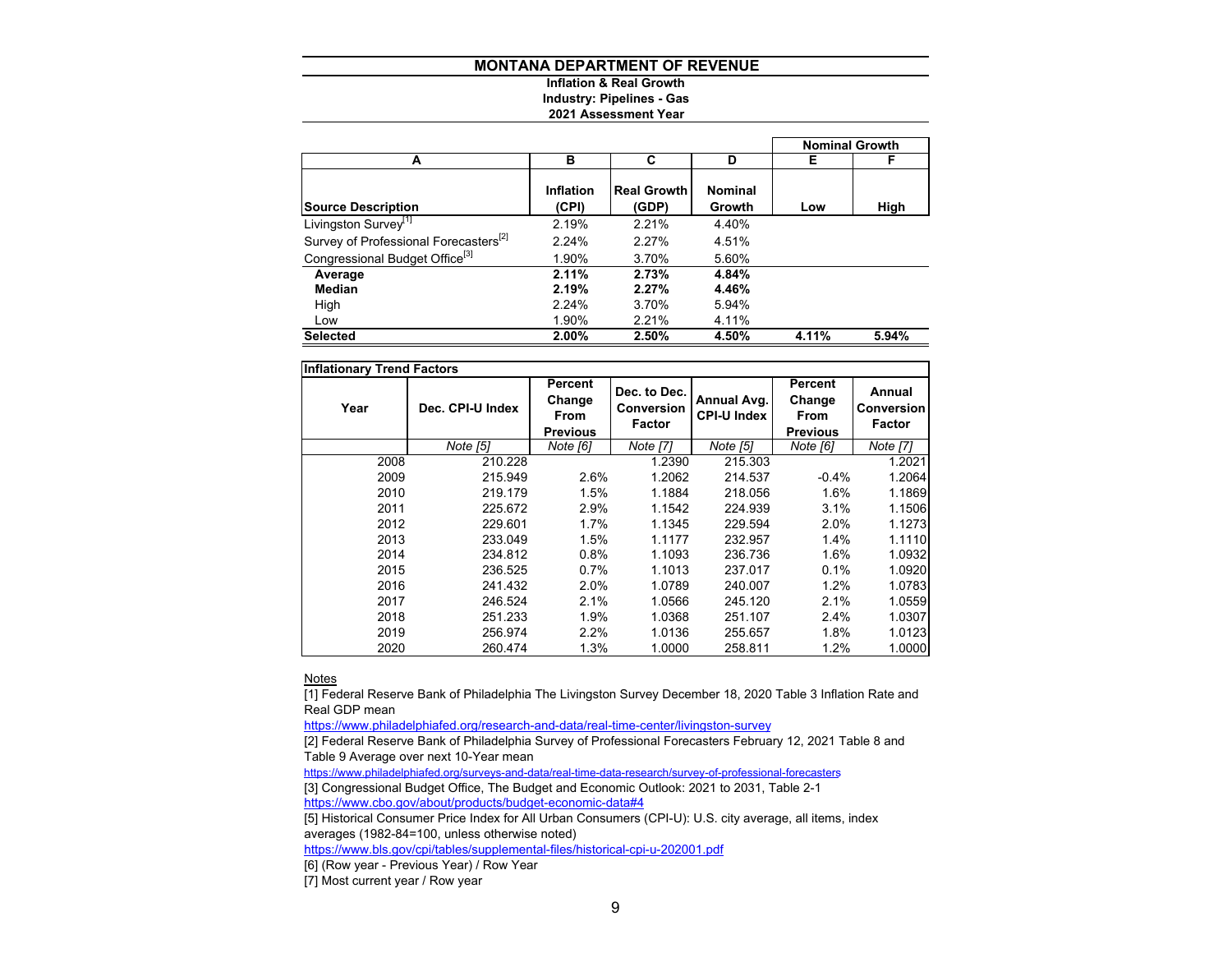# **3 Stage Dividend Discount Model (DDM)**

**Industry: Pipelines - Gas**

**2021 Assessment Year**

 $k_e = (D_1 / P_0) + g$ 

**k<sub>e</sub>** = Cost of Equity

**D<sub>1</sub>** = Expected Dividend

**P<sub>0</sub>** = Current Price Per Share

**g =** Sustainable Long-Term Growth

| Α               | В                               | C.                    | D             | Е                      | F                          | G                          | н                     |                       |
|-----------------|---------------------------------|-----------------------|---------------|------------------------|----------------------------|----------------------------|-----------------------|-----------------------|
|                 |                                 | 2020                  | 2021 Est      |                        | <b>Sustainable</b>         | <b>Sustainable</b>         | <b>Cost of Equity</b> | <b>Cost of Equity</b> |
|                 |                                 | <b>Year End Stock</b> | Div'ds Decl'd | <b>Expected Equity</b> | Long-Term                  | Long-Term                  | <b>Dividend</b>       | <b>Earnings</b>       |
| <b>Ticker</b>   | Company                         | <b>Price</b>          | per sh        | <b>Payout Yield</b>    | Growth Rate <sup>[1]</sup> | Growth Rate <sup>[1]</sup> | Growth                | Growth                |
|                 |                                 | Yahoo                 | Value Line    | D/C                    | <b>Dividends</b>           | Earnings                   | E+F                   | $E+G$                 |
|                 |                                 | $P_0$                 | $D_{1}$       | $D_1/P_0$              | g                          | g                          | $k_e$                 | $k_e$                 |
| <b>DCP</b>      | <b>DCP Midstream LP</b>         | 18.18                 | 1.56          | 8.58%                  | 16.01%                     | 9.89%                      | 24.59%                | 18.47%                |
| <b>ENBL</b>     | <b>I</b> Enable Midstream Part. | 5.12                  | 0.66          | 12.90%                 | 0.73%                      | 21.39%                     | 13.64%                | 34.29%                |
| <b>EPD</b>      | <b>Enterprise Products</b>      | 19.16                 | 1.80          | 9.39%                  | 11.12%                     | 8.68%                      | 20.51%                | 18.08%                |
| ET              | <b>Energy Transfer LP</b>       | 6.04                  | 0.61          | 10.10%                 | 11.66%                     | 1.09%                      | 21.76%                | 11.19%                |
| <b>HESM</b>     | Hess Midstream Partners LP      | 19.17                 | 0.00          | 0.00%                  | $0.00\%$                   | $0.00\%$                   |                       |                       |
| <b>SMLP</b>     | ISummit Midstream Partners LP   | 12.49                 | 0.00          | 0.00%                  | $0.00\%$                   | $0.00\%$                   |                       |                       |
| <b>WES</b>      | Western Midstream Part.         | 13.54                 | 1.24          | 9.16%                  | 25.17%                     | 1.25%                      | 34.33%                | 10.41%                |
| Average         |                                 |                       |               |                        |                            |                            | 22.96%                | 18.49%                |
| <b>Median</b>   |                                 |                       |               |                        |                            |                            | 21.76%                | 18.08%                |
|                 | <b>Trimmed Average</b>          |                       |               |                        |                            |                            | 22.29%                | 15.91%                |
| High            |                                 |                       |               |                        |                            |                            | 34.33%                | 34.29%                |
| Low             |                                 |                       |               |                        |                            |                            | 13.64%                | 10.41%                |
| <b>Selected</b> |                                 |                       |               |                        |                            |                            | 22.30%                | 15.90%                |

Notes:

[1] From worksheet: DDM Sustainable Long-Term Growth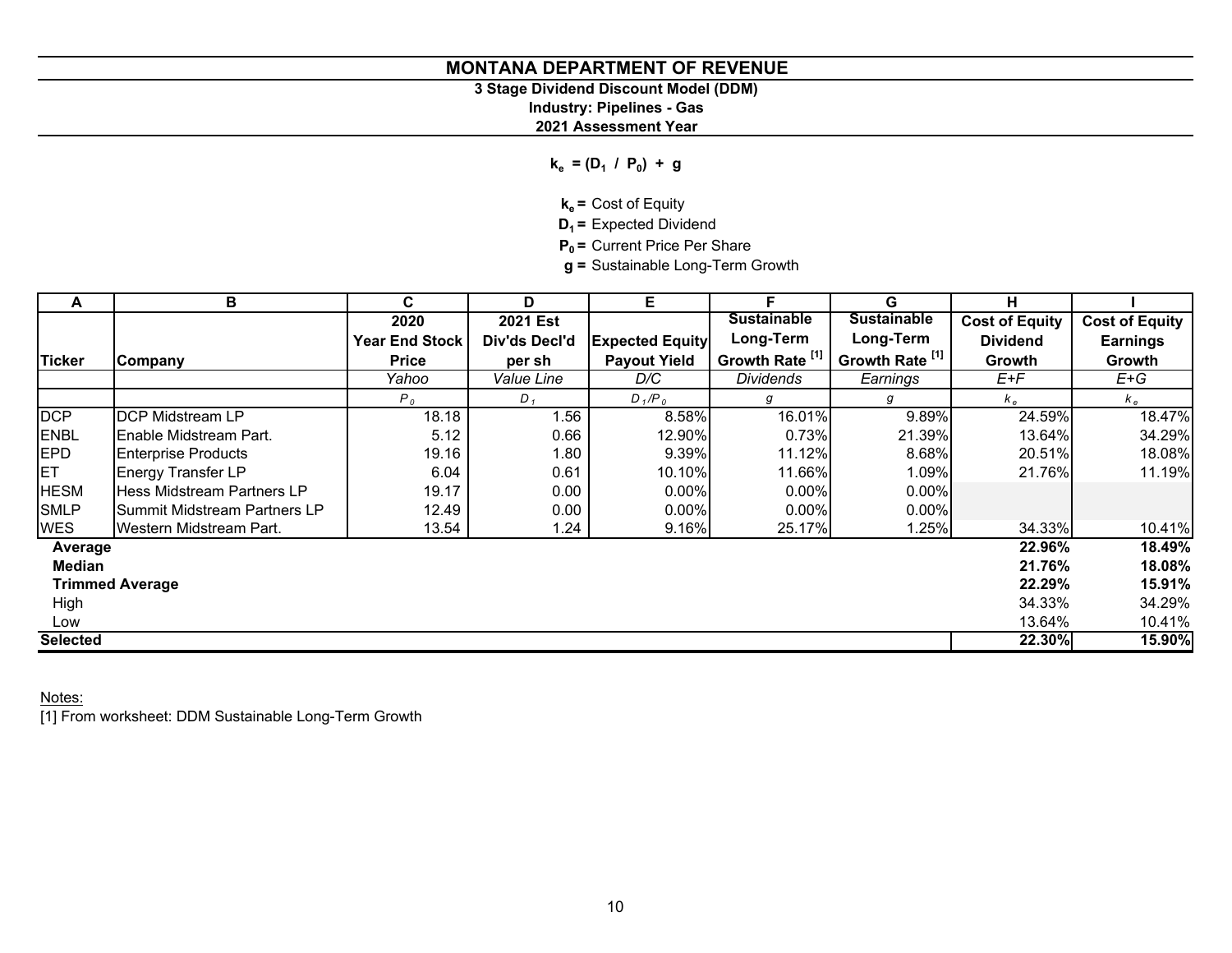# **Support for DDM - Short Term Growth Rate Calculations Industry: Pipelines - Gas 2021 Assessment Year**

|               | в                            | С                    | D               | F               |               | G                  |
|---------------|------------------------------|----------------------|-----------------|-----------------|---------------|--------------------|
|               |                              | <b>End of Year</b>   | Div'ds Decl'd   | <b>Expected</b> | Div'ds Decl'd |                    |
|               |                              | <b>Closing Stock</b> | per sh          | <b>Dividend</b> | per sh        | <b>Short-Term</b>  |
| <b>Ticker</b> | Company                      | <b>Price</b>         | <b>2021 Est</b> | Yield           | 2024-2026 Est | <b>Growth Rate</b> |
|               |                              | Yahoo                | Value Line      | D/C             | Value Line    | Note [1]           |
| DCP           | <b>DCP Midstream LP</b>      | 18.18                | 1.56            | 8.58%           | 3.10          | 18.73%             |
| <b>ENBL</b>   | Enable Midstream Part.       | 5.12                 | 0.66            | 12.90%          | 0.66          | 0.00%              |
| <b>IEPD</b>   | <b>Enterprise Products</b>   | 19.16                | 1.80            | $9.39\%$        | 2.90          | 12.66%             |
| <b>IET</b>    | <b>Energy Transfer LP</b>    | 6.04                 | 0.61            | 10.10%          | 1.00          | 13.15%             |
| <b>HESM</b>   | Hess Midstream Partners LP   | 19.17                | 0.00            | $0.00\%$        |               |                    |
| <b>SMLP</b>   | Summit Midstream Partners LP | 12.49                | 0.00            | $0.00\%$        |               |                    |
| <b>WES</b>    | Western Midstream Part.      | 13.54                | 1.24            | 9.16%           | 3.45          | 29.15%             |

| A             | в                                 |                     | D            |                           |
|---------------|-----------------------------------|---------------------|--------------|---------------------------|
|               |                                   | <b>Earnings per</b> | Earnings per |                           |
|               |                                   | share               | share        | <b>Short-Term</b>         |
| <b>Ticker</b> | Company                           | <b>2021 Est</b>     |              | 2024-2026 Est Growth Rate |
|               |                                   | Value Line          | Value Line   | Note [1]                  |
| <b>DCP</b>    | <b>DCP Midstream LP</b>           | 1.95                | 3.00         | 11.37%                    |
| <b>IENBL</b>  | Enable Midstream Part.            | 0.60                | 1.40         | 23.59%                    |
| <b>EPD</b>    | <b>Enterprise Products</b>        | 2.00                | 2.90         | 9.73%                     |
| IET.          | <b>Energy Transfer LP</b>         | 0.90                | 1.25         | 8.56%                     |
| <b>HESM</b>   | <b>Hess Midstream Partners LP</b> | 1.62                |              |                           |
| <b>SMLP</b>   | Summit Midstream Partners LP      | 0.00                |              |                           |
| <b>WES</b>    | Western Midstream Part.           | 2.20                | 3.45         | 11.90%                    |

Notes:

[1] 5 year compound annual growth rate (CAGR) - 4 periods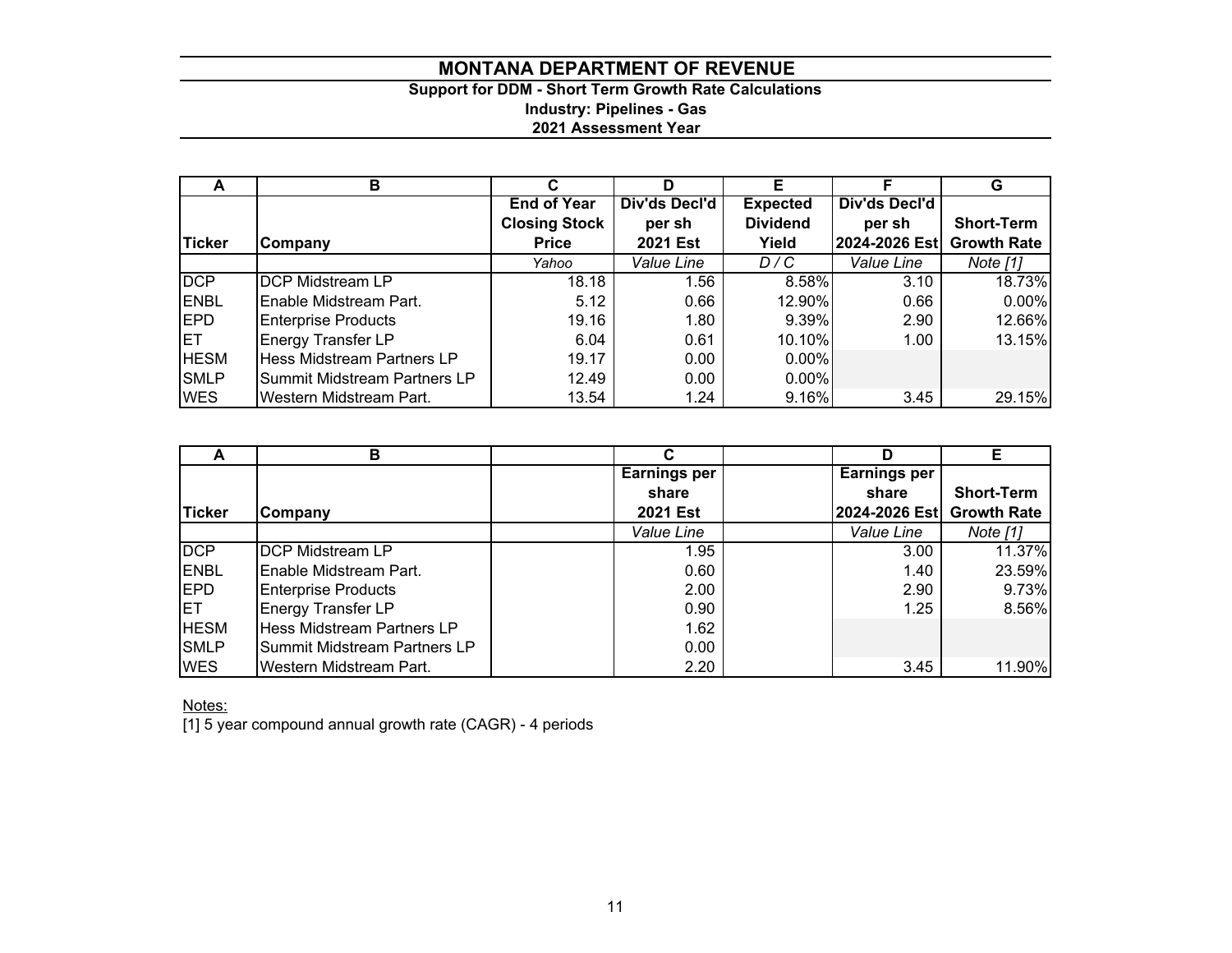# **Support for DDM - Sustainable Long Term Growth**

**Industry: Pipelines - Gas**

**2021 Assessment Year**

|               | Dividend Growth Rate                 | Stage 1                           |                                                             |                                                      |                          |                               |                                                                         |                              |       |                |       |       |       |
|---------------|--------------------------------------|-----------------------------------|-------------------------------------------------------------|------------------------------------------------------|--------------------------|-------------------------------|-------------------------------------------------------------------------|------------------------------|-------|----------------|-------|-------|-------|
| <b>Ticker</b> | Company                              | Year End<br><b>Stock</b><br>Price | Expected<br>Short-Term<br><b>Dividend</b><br>Growth<br>Rate | Expected<br>Long-Term   Expected  <br>Growth<br>Rate | <b>Dividend</b><br>Yield | Internal<br>Rate of<br>Return | Implied<br><b>Sustainable</b><br>Long-Term<br><b>Growth Rate</b><br>(g) | <b>Initial</b><br>Investment | $D_4$ | D <sub>2</sub> | $D_3$ | $D_4$ | $D_5$ |
|               |                                      |                                   |                                                             |                                                      |                          | $Ke = IRR$ of                 | $q = IRR - Div.$                                                        |                              |       |                |       |       |       |
|               |                                      | Yahoo                             | Note [1]                                                    | Note [2]                                             | $D_1/P_0$                | $D_1$ : $D_{500}$             | Yield                                                                   |                              |       |                |       |       |       |
| <b>DCP</b>    | <b>IDCP Midstream LP</b>             | 18.18                             | 18.73%                                                      | 4.50%                                                | 8.58%                    | 24.59%                        | 16.01%                                                                  | (18.18)                      | 1.56  | 1.85           | 2.20  | 2.61  | 3.10  |
| <b>ENBL</b>   | lEnable Midstream Part.              | 5.12                              | $0.00\%$                                                    | 4.50%                                                | 12.90%                   | 13.64%                        | 0.73%                                                                   | (5.12)                       | 0.66  | 0.66           | 0.66  | 0.66  | 0.66  |
| <b>EPD</b>    | <b>Enterprise Products</b>           | 19.16                             | 12.66%                                                      | 4.50%                                                | 9.39%                    | 20.51%                        | 11.12%                                                                  | (19.16)                      | 1.80  | 2.03           | 2.28  | 2.57  | 2.90  |
| <b>IET</b>    | <b>Energy Transfer LP</b>            | 6.04                              | 13.15%                                                      | 4.50%                                                | 10.10%                   | 21.76%                        | 11.66%                                                                  | (6.04)                       | 0.61  | 0.69           | 0.78  | 0.88  | 1.00  |
| <b>HESM</b>   | Hess Midstream Partners LP           | 19.17                             | $0.00\%$                                                    | 4.50%                                                | $0.00\%$                 |                               |                                                                         | (19.17)                      | 0.00  | 0.00           | 0.00  | 0.00  | 0.00  |
| <b>SMLP</b>   | <b>ISummit Midstream Partners LP</b> | 12.49                             | $0.00\%$                                                    | 4.50%                                                | $0.00\%$                 |                               |                                                                         | (12.49)                      | 0.00  | 0.00           | 0.00  | 0.00  | 0.00  |
| <b>WES</b>    | Western Midstream Part.              | 13.54                             | 29.15%                                                      | 4.50%                                                | 9.16%                    | 34.33%                        | 25.17%                                                                  | (13.54)                      | 1.24  | 1.60           | 2.07  | 2.67  | 3.45  |

|               | Earnings Growth Rate                 | Stage 1                                  |                                                                                                                                                    |          |                               |                                                                         |                                |         |                |       |       |         |      |
|---------------|--------------------------------------|------------------------------------------|----------------------------------------------------------------------------------------------------------------------------------------------------|----------|-------------------------------|-------------------------------------------------------------------------|--------------------------------|---------|----------------|-------|-------|---------|------|
| <b>Ticker</b> | Company                              | Year End<br><b>Stock</b><br><b>Price</b> | Expected<br><b>Short-Term</b><br>Expected<br>Long-Term Expected<br><b>Earnings</b><br><b>Dividend</b><br>Growth<br>Growth<br>Yield<br>Rate<br>Rate |          | Internal<br>Rate of<br>Return | Implied<br><b>Sustainable</b><br>Long-Term<br><b>Growth Rate</b><br>(g) | <b>Initial</b><br>Investment   | D.      | D <sub>2</sub> | $D_3$ | $D_4$ | $D_{5}$ |      |
|               |                                      |                                          |                                                                                                                                                    |          |                               |                                                                         | $Ke = IRR$ of $g = IRR - Div.$ |         |                |       |       |         |      |
|               |                                      | Yahoo                                    | Note [1]                                                                                                                                           | Note [2] | $D_1/P_0$                     | D <sub>1</sub> :D <sub>500</sub>                                        | Yield                          |         |                |       |       |         |      |
| <b>DCP</b>    | <b>DCP Midstream LP</b>              | 18.18                                    | 11.37%                                                                                                                                             | 4.50%    | 8.58%                         | 18.47%                                                                  | 9.89%                          | (18.18) | 1.56           | 1.74  | 1.93  | 2.15    | 2.40 |
| <b>ENBL</b>   | Enable Midstream Part.               | 5.12                                     | 23.59%                                                                                                                                             | 4.50%    | 12.90%                        | 34.29%                                                                  | 21.39%                         | (5.12)  | 0.66           | 0.82  | 1.01  | 1.25    | 1.54 |
| <b>EPD</b>    | <b>Enterprise Products</b>           | 19.16                                    | 9.73%                                                                                                                                              | 4.50%    | 9.39%                         | 18.08%                                                                  | 8.68%                          | (19.16) | 1.80           | 1.98  | 2.17  | 2.38    | 2.61 |
| <b>IET</b>    | <b>Energy Transfer LP</b>            | 6.04                                     | $0.00\%$                                                                                                                                           | 4.50%    | 10.10%                        | 11.19%                                                                  | 1.09%                          | (6.04)  | 0.61           | 0.61  | 0.61  | 0.61    | 0.61 |
| <b>HESM</b>   | Hess Midstream Partners LP           | 19.17                                    | $0.00\%$                                                                                                                                           | 4.50%    | $0.00\%$                      |                                                                         |                                | (19.17) | 0.00           | 0.00  | 0.00  | 0.00    | 0.00 |
| <b>SMLP</b>   | <b>ISummit Midstream Partners LP</b> | 12.49                                    | 11.90%                                                                                                                                             | 4.50%    | $0.00\%$                      |                                                                         |                                | (12.49) | 0.00           | 0.00  | 0.00  | 0.00    | 0.00 |
| <b>WES</b>    | Western Midstream Part.              | 13.54                                    | 0.00%                                                                                                                                              | 4.50%    | 9.16%                         | 10.41%                                                                  | $1.25\%$                       | (13.54) | 1.24           | 1.24  | 1.24  | 1.24    | 1.24 |

<u>Notes:</u><br>[1] From worksheet: DDM Short Term Growth Rate Calculations

[2] From worksheet: Inflation & Real Growth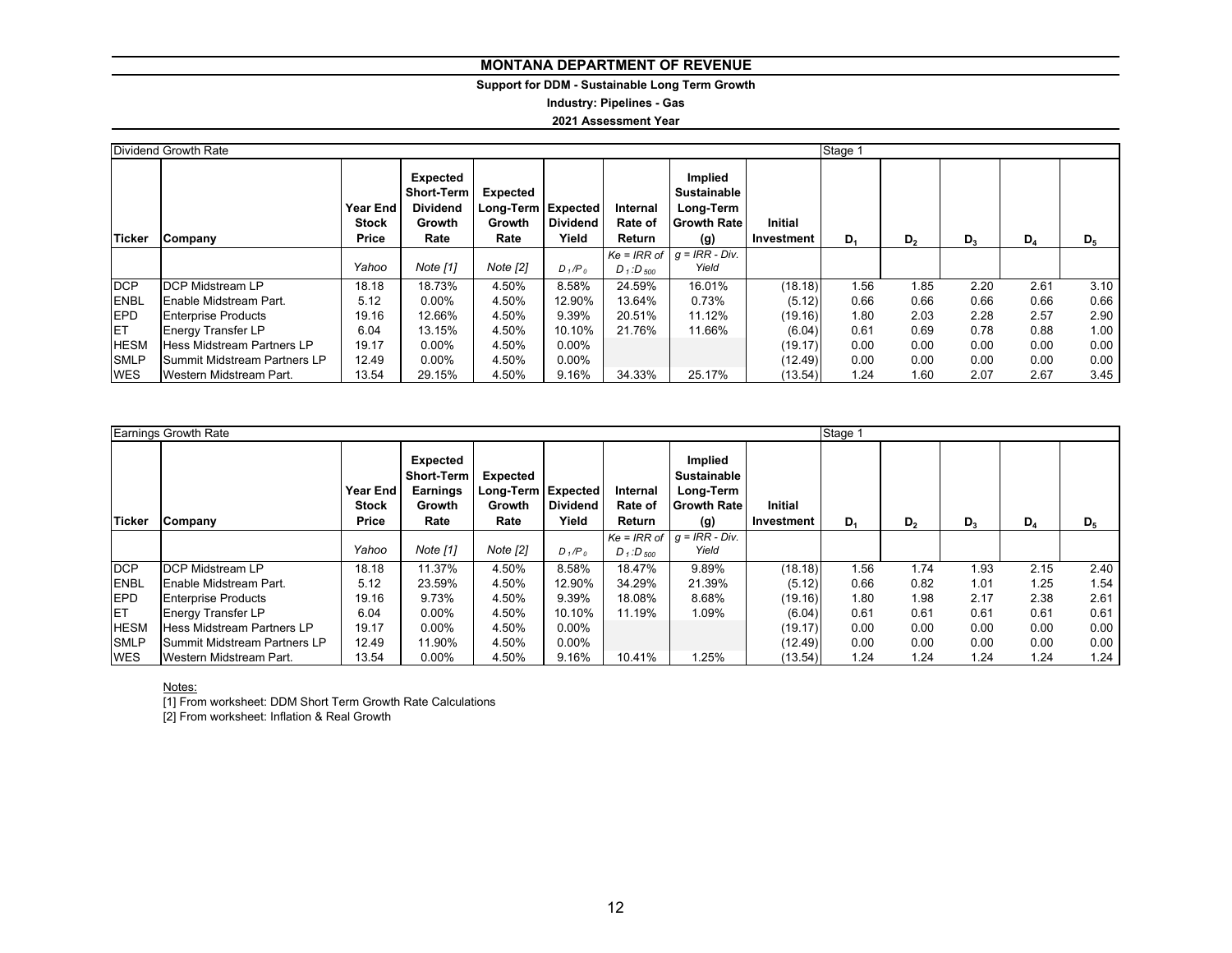# **Support for DDM - Sustainable Long Term Growth**

**Industry: Pipelines - Gas**

| Dividend Stage 2 |       |      |       |       |          |          |          |          |          |          |          |          |          |          |          | Stage 3  |          |                   |
|------------------|-------|------|-------|-------|----------|----------|----------|----------|----------|----------|----------|----------|----------|----------|----------|----------|----------|-------------------|
| <b>Ticker</b>    | $D_6$ | D,   | $D_8$ | $D_9$ | $D_{10}$ | $D_{11}$ | $D_{12}$ | $D_{13}$ | $D_{14}$ | $D_{15}$ | $D_{16}$ | $D_{17}$ | $D_{18}$ | $D_{19}$ | $D_{20}$ | $D_{21}$ | $D_{22}$ | $D_{500}$         |
|                  |       |      |       |       |          |          |          |          |          |          |          |          |          |          |          |          |          |                   |
| <b>DCP</b>       | 3.65  | 4.30 | 5.07  | 5.97  | 7.03     | 8.28     | 9.75     | 11.48    | 13.52    | 15.93    | 18.76    | 22.09    | 26.02    | 30.65    | 36.10    | 37.72    | 39.42    | 54, 114, 201, 543 |
| <b>ENBL</b>      | 0.66  | 0.66 | 0.67  | 0.67  | 0.67     | 0.67     | 0.67     | 0.68     | 0.68     | 0.68     | 0.68     | 0.68     | 0.69     | 0.69     | 0.69     | 0.72     | 0.75     | 1,034,849,861     |
| <b>EPD</b>       | 3.25  | 3.65 | 4.09  | 4.58  | 5.14     | 5.76     | 6.46     | 7.24     | 8.12     | 9.10     | 10.21    | 11.44    | 12.83    | 14.38    | 16.13    | 16.85    | 17.61    | 24,176,581,566    |
| <b>IET</b>       | 1.13  | 1.27 | 1.43  | 1.61  | 1.81     | 2.04     | 2.29     | 2.58     | 2.90     | 3.27     | 3.68     | 4.14     | 4.66     | 5.25     | 5.91     | 6.18     | 6.46     | 8,862,066,313     |
| <b>HESM</b>      | 0.00  | 0.00 | 0.00  | 0.00  | 0.00     | 0.00     | 0.00     | 0.00     | 0.00     | 0.00     | 0.00     | 0.00     | 0.00     | 0.00     | 0.00     | 0.00     | 0.00     | 0                 |
| <b>SMLP</b>      | 0.00  | 0.00 | 0.00  | 0.00  | 0.00     | 0.00     | 0.00     | 0.00     | 0.00     | 0.00     | 0.00     | 0.00     | 0.00     | 0.00     | 0.00     | 0.00     | 0.00     | $\Omega$          |
| <b>WES</b>       | 4.40  | 5.61 | 7.15  | 9.12  | 11.63    | 14.83    | 18.91    | 24.11    | 30.74    | 39.19    | 49.97    | 63.72    | 81.25    | 103.60   | 132.09   | 138.04   | 144.25   | 198,016,771,180   |

| Earnings Stage 2 |         |      |       |       |          |          |          |          |          |          |          |          |          |          |          | Stage 3  |          |                |
|------------------|---------|------|-------|-------|----------|----------|----------|----------|----------|----------|----------|----------|----------|----------|----------|----------|----------|----------------|
| Ticker           | $D_{6}$ | D,   | $D_8$ | $D_9$ | $D_{10}$ | $D_{11}$ | $D_{12}$ | $D_{13}$ | $D_{14}$ | $D_{15}$ | $D_{16}$ | $D_{17}$ | $D_{18}$ | $D_{19}$ | $D_{20}$ | $D_{21}$ | $D_{22}$ | $D_{500}$      |
|                  |         |      |       |       |          |          |          |          |          |          |          |          |          |          |          |          |          |                |
| <b>DCP</b>       | 2.66    | 2.95 | 3.27  | 3.63  | 4.03     | 4.47     | 4.96     | 5.50     | 6.10     | 6.76     | 7.50     | 8.32     | 9.23     | 10.23    | 11.35    | 11.86    | 12.39    | 17,012,066,912 |
| <b>ENBL</b>      | 1.88    | 2.30 | 2.82  | 3.45  | 4.22     | 5.16     | 6.31     | 7.72     | 9.44     | 11.55    | 14.13    | 17.28    | 21.13    | 25.85    | 31.62    | 33.05    | 34.53    | 47,403,878,973 |
| <b>EPD</b>       | 2.85    | 3.12 | 3.42  | 3.74  | 4.09     | 4.47     | 4.89     | 5.35     | 5.85     | 6.40     | 7.00     | 7.66     | 8.38     | 9.16     | 10.02    | 10.47    | 10.95    | 15,025,936,817 |
| ET               | 0.61    | 0.61 | 0.62  | 0.62  | 0.62     | 0.62     | 0.62     | 0.62     | 0.63     | 0.63     | 0.63     | 0.63     | 0.63     | 0.64     | 0.64     | 0.67     | 0.70     | 956,452,144    |
| <b>HESM</b>      | 0.00    | 0.00 | 0.00  | 0.00  | 0.00     | 0.00     | 0.00     | 0.00     | 0.00     | 0.00     | 0.00     | 0.00     | 0.00     | 0.00     | 0.00     | 0.00     | 0.00     |                |
| <b>SMLP</b>      | 0.00    | 0.00 | 0.00  | 0.00  | 0.00     | 0.00     | 0.00     | 0.00     | 0.00     | 0.00     | 0.00     | 0.00     | 0.00     | 0.00     | 0.00     | 0.00     | 0.00     |                |
| <b>WES</b>       | 1.24    | 1.25 | 1.25  | 1.25  | 1.26     | 1.26     | 1.27     | 1.27     | 1.27     | 1.28     | 1.28     | 1.29     | 1.29     | 1.29     | 1.30     | 1.36     | 1.42     | 1,944,263,374  |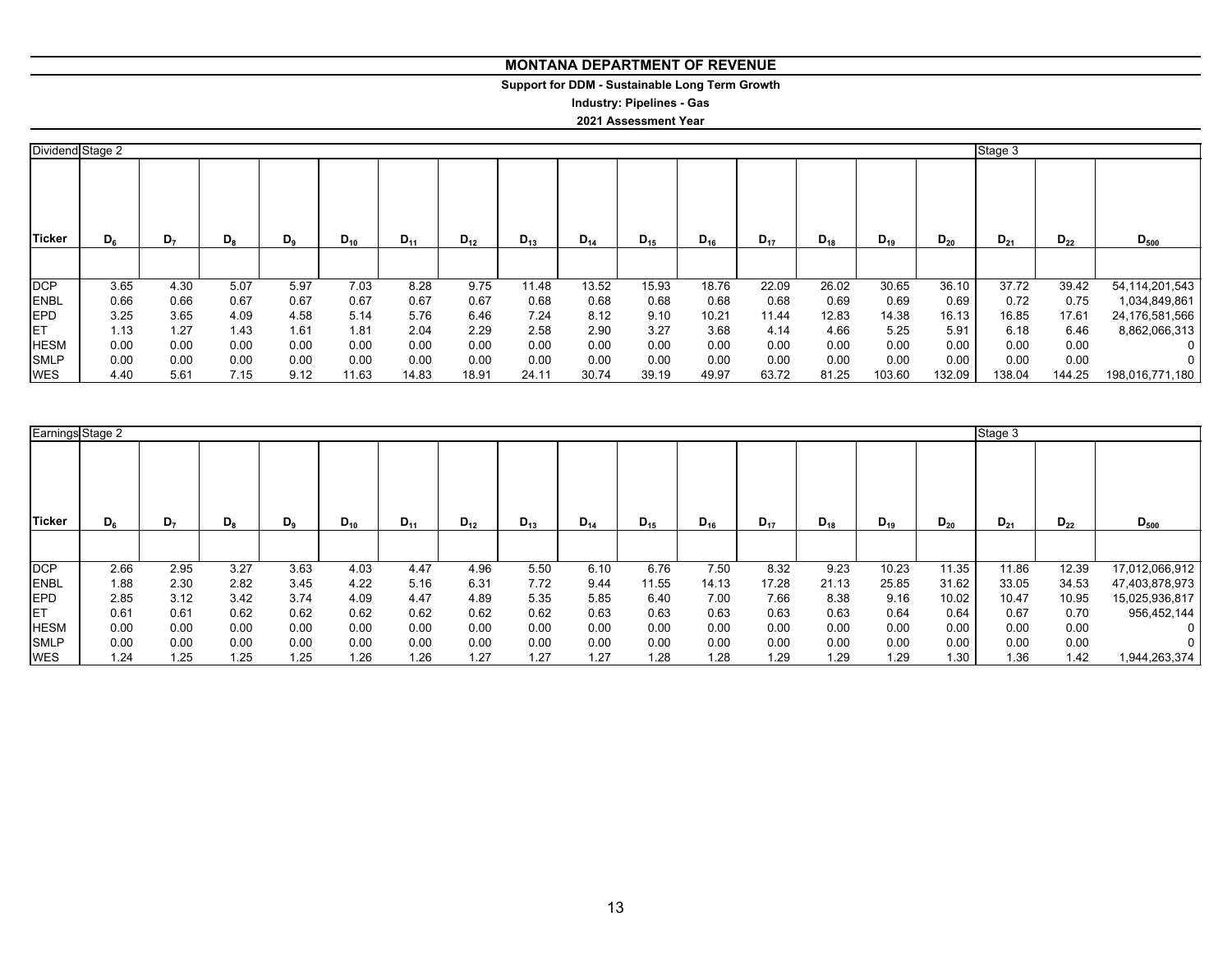# **Support for Yield Capitalization Rate - Debt Rating Industry: Pipelines - Gas**

| A                      | в                                   | C               | D                | Е              | F              |  |  |  |  |  |
|------------------------|-------------------------------------|-----------------|------------------|----------------|----------------|--|--|--|--|--|
|                        |                                     |                 |                  | Moody's        |                |  |  |  |  |  |
|                        |                                     | <b>Industry</b> | <b>Financial</b> | Long Term      | <b>Numeric</b> |  |  |  |  |  |
| <b>Ticker</b>          | Company                             | Group           | <b>Strength</b>  | Rating         | Rating         |  |  |  |  |  |
|                        |                                     | Value Line      | Value Line       | Moodys.com     |                |  |  |  |  |  |
|                        |                                     |                 |                  |                |                |  |  |  |  |  |
| <b>DCP</b>             | <b>DCP Midstream LP</b>             | <b>PIPEMLP</b>  | $C++$            | Ba2            | 12             |  |  |  |  |  |
| <b>ENBL</b>            | Enable Midstream Part.              | <b>PIPEMLP</b>  | $C++$            | Baa3           | 10             |  |  |  |  |  |
| <b>EPD</b>             | <b>Enterprise Products</b>          | <b>PIPEMLP</b>  | B+               |                |                |  |  |  |  |  |
| IET.                   | <b>Energy Transfer LP</b>           | <b>PIPEMLP</b>  | B+               |                |                |  |  |  |  |  |
| <b>HESM</b>            | <b>Hess Midstream Partners LP</b>   | <b>PIPEMLP</b>  | С                | Ba2            | 12             |  |  |  |  |  |
| <b>SMLP</b>            | <b>Summit Midstream Partners LP</b> | <b>PIPEMLP</b>  | Ċ                | B <sub>3</sub> | 16             |  |  |  |  |  |
| <b>WES</b>             | Western Midstream Part.             | <b>PIPEMLP</b>  | C++              | Ba2            | 12             |  |  |  |  |  |
| <b>All Companies</b>   |                                     |                 |                  |                |                |  |  |  |  |  |
| Average                |                                     |                 |                  |                | 12             |  |  |  |  |  |
| <b>Median</b>          |                                     |                 |                  |                |                |  |  |  |  |  |
| <b>Trimmed Average</b> |                                     |                 |                  |                |                |  |  |  |  |  |
| High                   |                                     |                 |                  |                |                |  |  |  |  |  |
| Low                    |                                     |                 |                  |                |                |  |  |  |  |  |
| <b>Selected</b>        | Ba2                                 |                 |                  |                |                |  |  |  |  |  |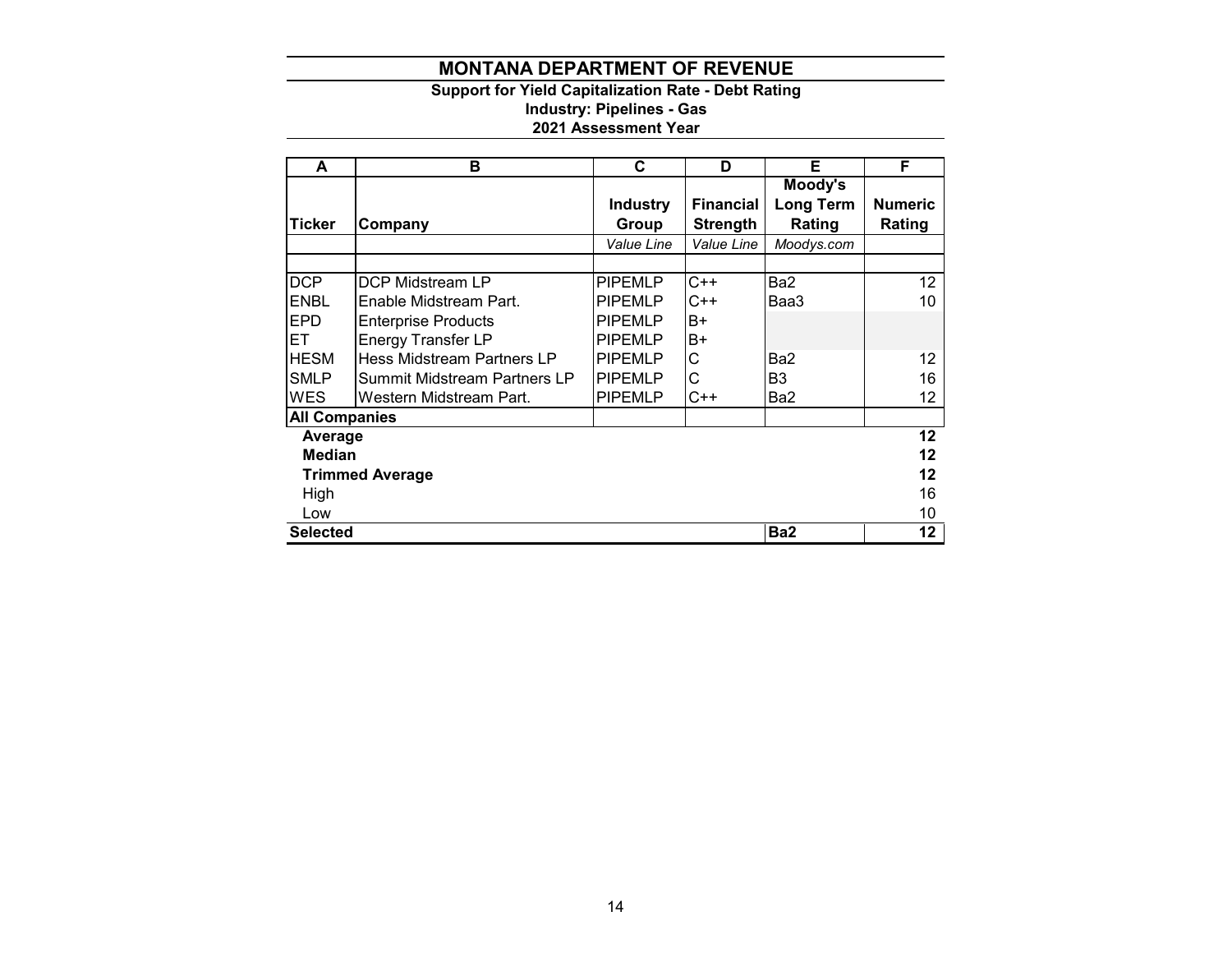# **Support for Direct Capitalization - Equity Capitalization Rates**

**Industry: Pipelines - Gas**

|                 | в                                 | C              |                    | Е                    |                          | G     | н               |                 |                               | Κ                     |                                                               | М             | N           | O                                        | P                   | O           | R           |
|-----------------|-----------------------------------|----------------|--------------------|----------------------|--------------------------|-------|-----------------|-----------------|-------------------------------|-----------------------|---------------------------------------------------------------|---------------|-------------|------------------------------------------|---------------------|-------------|-------------|
|                 |                                   | End of<br>Year |                    |                      |                          |       | Ke              | Ke              |                               |                       |                                                               |               | Ke<br>Cash  | Ke<br><b>Estimate - Estimate</b><br>Cash |                     |             |             |
|                 |                                   | Closing        |                    |                      |                          |       | Estimate        |                 | <b>Estimate - VL Historic</b> | <b>VL Est</b>         |                                                               | <b>VL Est</b> | <b>Flow</b> | <b>Flow</b>                              |                     | <b>Book</b> |             |
|                 |                                   | <b>Stock</b>   | <b>VL Historic</b> |                      | VL Historic   VL Est P/E |       | <b>Earnings</b> | <b>Earnings</b> |                               |                       | <b>Cash Flow Cash Flow VL Historic</b>                        | P/CF          | (Hist.      | (Est.                                    | <b>Market Value</b> | Value       |             |
| <b>Ticker</b>   | Company                           | Price          | <b>EPS</b>         | VL Est EPS P/E Ratio |                          | Ratio |                 |                 |                               |                       | (Hist. P/E)   (Est. P/E)   Per Share   Per Share   P/CF Ratio | Ratio         | P(CF)       | P(CF)                                    | of Equity           | of Equity   | <b>MTBR</b> |
|                 |                                   | Yahoo          | Value Line         | Value Line           | C/D                      | C/E   | 1/F             | 1/G             |                               | Value Line Value Line | C/J                                                           | C/K           | 1/L         | 1/M                                      | Price x Shrs        | Value Line  | P/Q         |
| <b>DCP</b>      | <b>DCP Midstream LP</b>           | 18.18          | (1.75)             | 1.95                 | (10.39)                  | 9.32  |                 | 10.73%          | 2.36                          | 4.60                  | 7.70                                                          | 3.95          | 12.98%      | 25.30%                                   | 3,788               | 6,605       | 0.57        |
| <b>ENBL</b>     | Enable Midstream Part.            | 5.12           | 0.63               | 0.60                 | 8.12                     | 8.53  | 12.32%          | 11.73%          | 1.98                          | 1.60                  | 2.58                                                          | 3.20          | 38.71%      | 31.28%                                   | 2,228               | 7,372       | 0.30        |
| <b>EPD</b>      | <b>Enterprise Products</b>        | 19.16          | 1.71               | 2.00                 | 11.21                    | 9.58  | 8.92%           | 10.44%          | 2.99                          | 2.65                  | 6.41                                                          | 7.23          | 15.60%      | 13.83%                                   | 41,823              | 24,764      | 1.69        |
| ET              | <b>Energy Transfer LP</b>         | 6.04           | 0.76               | 0.90                 | 7.95                     | 6.71  | 12.58%          | 14.90%          | 2.50                          | 2.05                  | 2.42                                                          | 2.95          | 41.39%      | 33.94%                                   | 16,322              | 21,827      | 0.75        |
| <b>HESM</b>     | <b>Hess Midstream Partners LP</b> | 19.17          | 1.31               | 0.00                 | 14.63                    |       | 6.83%           |                 | 12.12                         | 0.00                  | 1.58                                                          |               | 63.22%      |                                          | 346                 | 132         | 2.63        |
| <b>SMLP</b>     | Summit Midstream Partners LP      | 12.49          | 63.91              | 0.00                 | 0.20                     |       |                 |                 | (98.94)                       | 0.00                  | (0.13)                                                        |               |             |                                          | 76                  | 791         | 0.10        |
| WES             | Western Midstream Part.           | 13.54          | 1.20               | 2.20                 | 11.28                    | 6.15  | 8.86%           | 16.25%          | 2.66                          | 4.10                  | 5.09                                                          | 3.30          | 19.65%      | 30.29%                                   | 5,602               | 3,196       | 1.75        |
| Average         |                                   |                |                    |                      | 6.14                     | 8.06  | 9.90%           | 12.81%          |                               |                       | 3.67                                                          | 4.13          | 31.93%      | 26.93%                                   |                     |             | 1.11        |
| Median          |                                   |                |                    |                      | 8.12                     | 8.53  | 8.92%           | 11.73%          |                               |                       | 2.58                                                          | 3.30          | 29.18%      | 30.29%                                   |                     |             | 0.75        |
|                 | <b>Trimmed Average</b>            |                |                    |                      | 7.75                     | 8.19  | 10.03%          | 12.45%          |                               |                       | 3.62                                                          | 3.48          | 28.84%      | 28.96%                                   |                     |             | 1.01        |
| High            |                                   |                |                    |                      | 14.63                    | 9.58  | 12.58%          | 16.25%          |                               |                       | 7.70                                                          | 7.23          | 63.22%      | 33.94%                                   |                     |             | 2.63        |
| Low             |                                   |                |                    |                      | (10.39)                  | 6.15  | 6.83%           | 10.44%          |                               |                       | (0.13)                                                        | 2.95          | 12.98%      | 13.83%                                   |                     |             | 0.10        |
| <b>Selected</b> |                                   |                |                    |                      |                          |       |                 | 10.60%          |                               |                       |                                                               |               |             | 29.85%                                   |                     |             | 0.75        |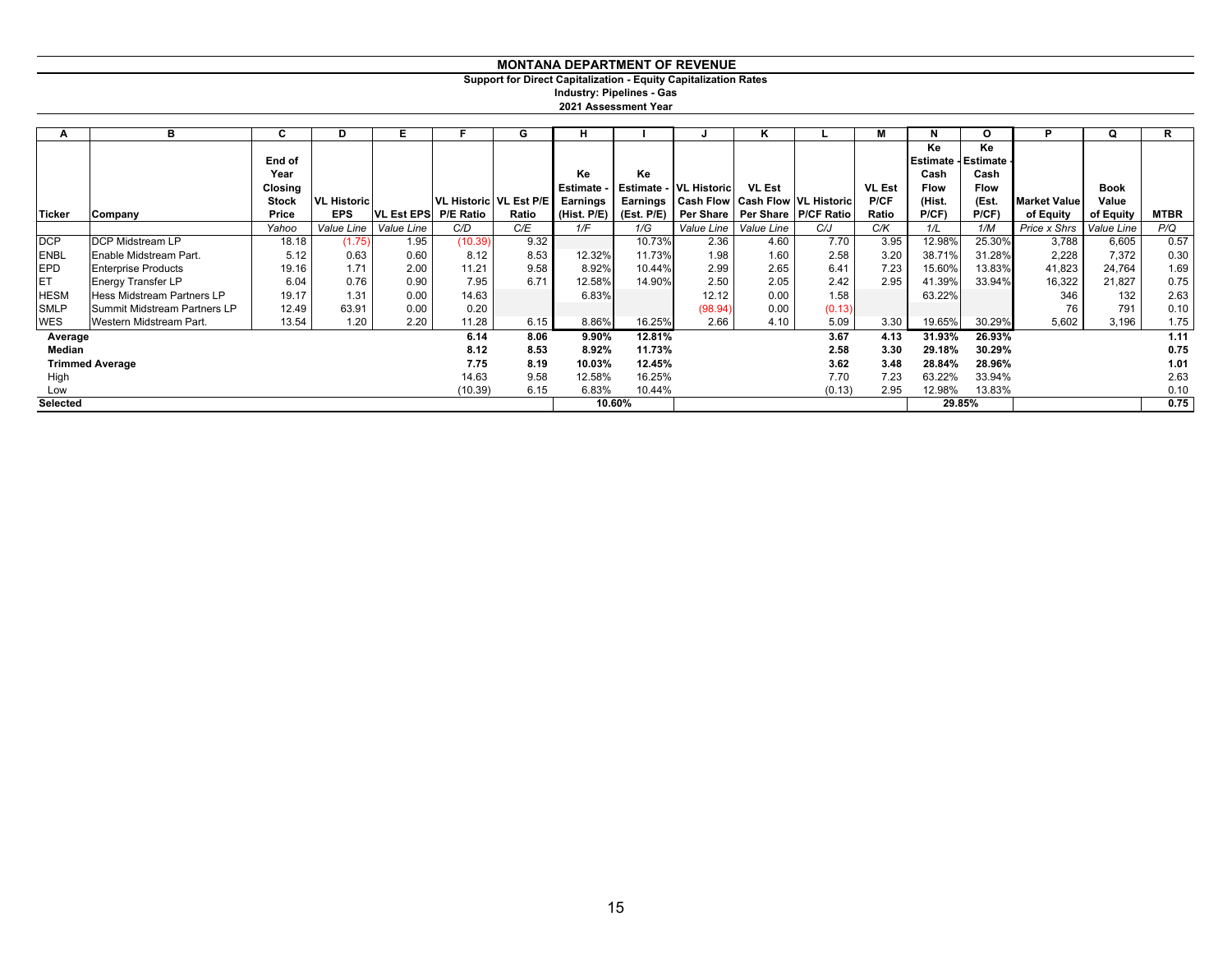**Support of Stock Price - From YAHOO Finance**

**Industry: Pipelines - Gas**

|               |                                     |       |       |       |       |       | <b>End of Period Closing Stock Price</b> |       |       |       |       |       |       |
|---------------|-------------------------------------|-------|-------|-------|-------|-------|------------------------------------------|-------|-------|-------|-------|-------|-------|
|               |                                     |       |       |       | 6     |       | 8                                        |       | 10    |       | 12    | 13    | 14    |
| A             | в                                   | C     | D     | Е     |       | G     | н                                        |       |       | κ     |       | M     | N     |
|               |                                     |       |       |       |       |       |                                          |       |       |       |       |       |       |
| <b>Ticker</b> | <b>ICompany</b>                     | Jan.  | Feb.  | Mar.  | Apr.  | May.  | Jun.                                     | Jul.  | Aug.  | Sep.  | Oct.  | Nov.  | Dec.  |
| <b>IDCP</b>   | <b>DCP Midstream LP</b>             | 17.98 | 13.82 | 3.61  | 8.07  | 10.14 | 10.42                                    | 10.56 | 12.06 | 10.63 | 12.15 | 15.85 | 18.18 |
| <b>ENBL</b>   | <b>Enable Midstream Part.</b>       | 7.96  | 5.25  | 2.26  | 3.99  | 3.65  | 4.28                                     | 4.25  | 5.14  | 3.90  | 4.19  | 4.79  | 5.12  |
| <b>IEPD</b>   | <b>Enterprise Products</b>          | 22.96 | 21.14 | 12.95 | 15.90 | 17.76 | 16.89                                    | 16.36 | 16.73 | 15.04 | 15.78 | 18.98 | 19.16 |
| <b>IET</b>    | <b>Energy Transfer LP</b>           | 10.76 | 9.47  | 4.03  | 7.35  | 7.14  | 6.47                                     | 5.95  | 5.84  | 5.15  | 4.89  | 5.87  | 6.04  |
| <b>HESM</b>   | <b>Hess Midstream Partners LP</b>   | 21.26 | 17.03 | 9.23  | 15.89 | 17.65 | 17.07                                    | 16.20 | 16.47 | 14.40 | 16.29 | 17.20 | 19.17 |
| <b>SMLP</b>   | <b>Summit Midstream Partners LP</b> | 46.03 | 29.29 | 9.15  | 19.50 | 19.65 | 14.85                                    | 12.00 | 12.30 | 9.75  | 10.50 | 15.04 | 12.49 |
| <b>WES</b>    | Western Midstream Part.             | 14.08 | 11.50 | 2.85  | 7.64  | 8.53  | 9.17                                     | 8.22  | 8.55  | 7.55  | 7.69  | 12.64 | 13.54 |

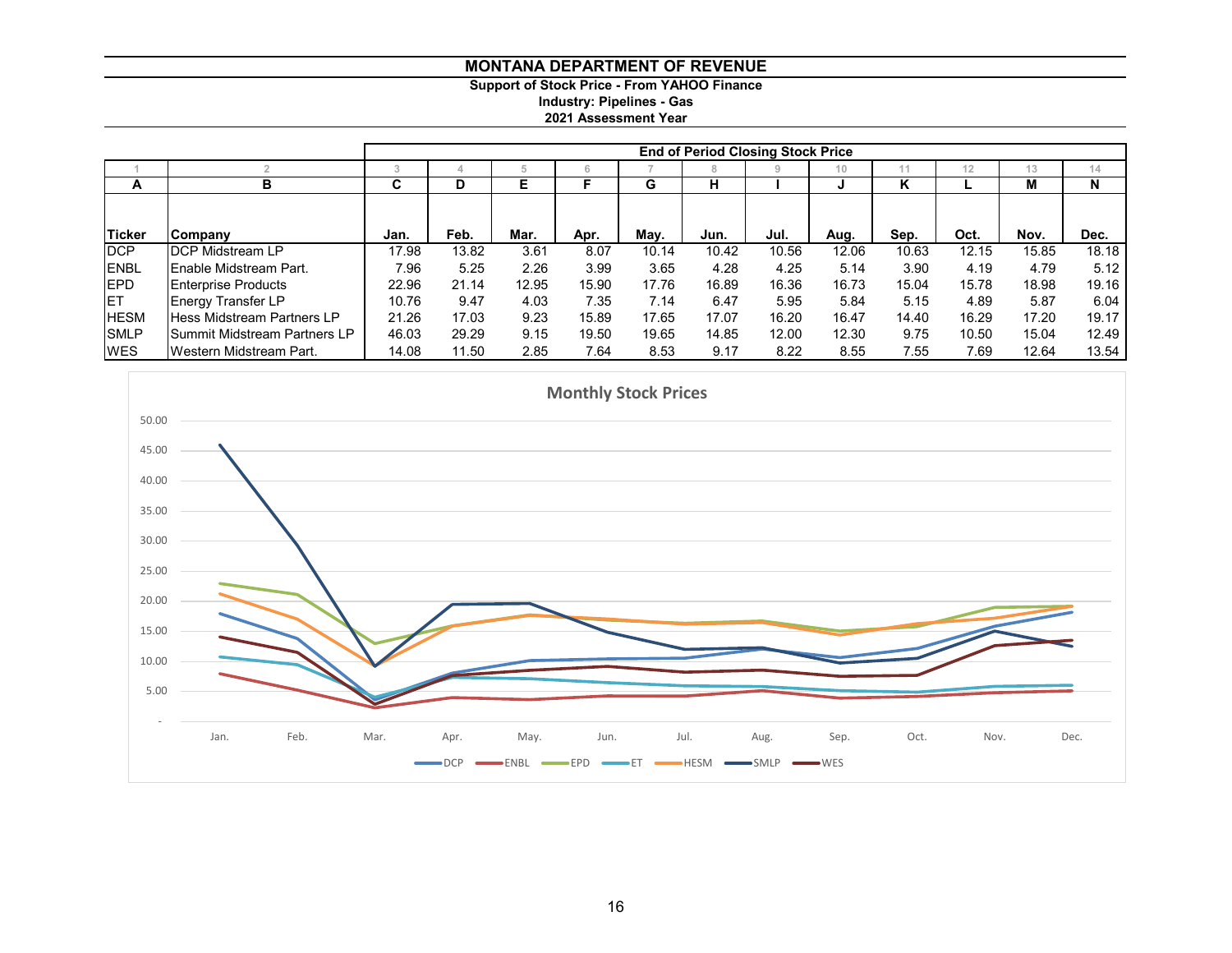# **Support for Direct Capitalization - Debt Capitalization Rate**

**Industry: Pipelines - Gas**

|  | (\$ in Millions) |
|--|------------------|
|  |                  |

| A                    | B                                 |                     | D                    | E                    | F.                  | G                   | н                 |                      |             |
|----------------------|-----------------------------------|---------------------|----------------------|----------------------|---------------------|---------------------|-------------------|----------------------|-------------|
|                      |                                   | <b>Current Year</b> | <b>Previous Year</b> | <b>Previous Year</b> | <b>Current Year</b> | <b>Current Year</b> | Average           | <b>Current Yield</b> | <b>MTBR</b> |
| <b>Ticker</b>        | Company                           | Interest Exp.       | <b>MV LT Debt</b>    | <b>BV LT Debt</b>    | <b>MV LT Debt</b>   | <b>BV LT Debt</b>   | <b>MV LT Debt</b> |                      |             |
|                      | Source                            | $10-K$              | $10-K$               | 10-K                 | $10-K$              | $10-K$              | $(D+F)/2$         | (C/H)                | (F/G)       |
| <b>DCP</b>           | <b>DCP Midstream LP</b>           | 302                 | 6,118                | 5,924                | 5,927               | 5,624               | 6,023             | 5.01%                | 1.05        |
| <b>ENBL</b>          | Enable Midstream Part.            | 178                 | 4,184                | 4,220                | 3,962               | 3,951               | 4,073             | 4.37%                | 1.00        |
| <b>EPD</b>           | <b>Enterprise Products</b>        | 1,287               | 30,370               | 27,625               | 35,000              | 29,866              | 32,685            | 3.94%                | 1.17        |
| <b>ET</b>            | <b>Energy Transfer LP</b>         | 2,327               | 54,790               | 51,054               | 56,210              | 51,438              | 55,500            | 4.19%                | 1.09        |
| <b>HESM</b>          | <b>Hess Midstream Partners LP</b> | 95                  | 1,820                | 1,754                | ,991                | 1,910               | 1,906             | 4.97%                | 1.04        |
| <b>SMLP</b>          | Summit Midstream Partners LP      | 79                  | 1,484                | 1,628                | ,241                | 1,347               | 1,362             | 5.79%                | 0.92        |
| <b>WES</b>           | Western Midstream Part.           | 380                 | 7,858                | 7,959                | 8,290               | 7,855               | 8,074             | 4.71%                | 1.06        |
| <b>All Companies</b> |                                   | 4,648               |                      |                      | 112,621             | 101,991             | 109,622           | 4.24%                | 1.10        |
| Average              |                                   |                     |                      |                      |                     |                     |                   | 4.71%                | 1.05        |
| <b>Median</b>        |                                   |                     |                      |                      |                     |                     |                   | 4.71%                | 1.05        |
|                      | <b>Trimmed Average</b>            |                     |                      |                      |                     |                     |                   | 4.65%                | 1.05        |
| High                 |                                   |                     |                      |                      |                     |                     |                   | 5.79%                | 1.17        |
| Low                  |                                   |                     |                      |                      |                     |                     |                   | 3.94%                | 0.92        |
| <b>Selected</b>      |                                   |                     |                      |                      |                     |                     |                   | 4.70%                | 1.05        |